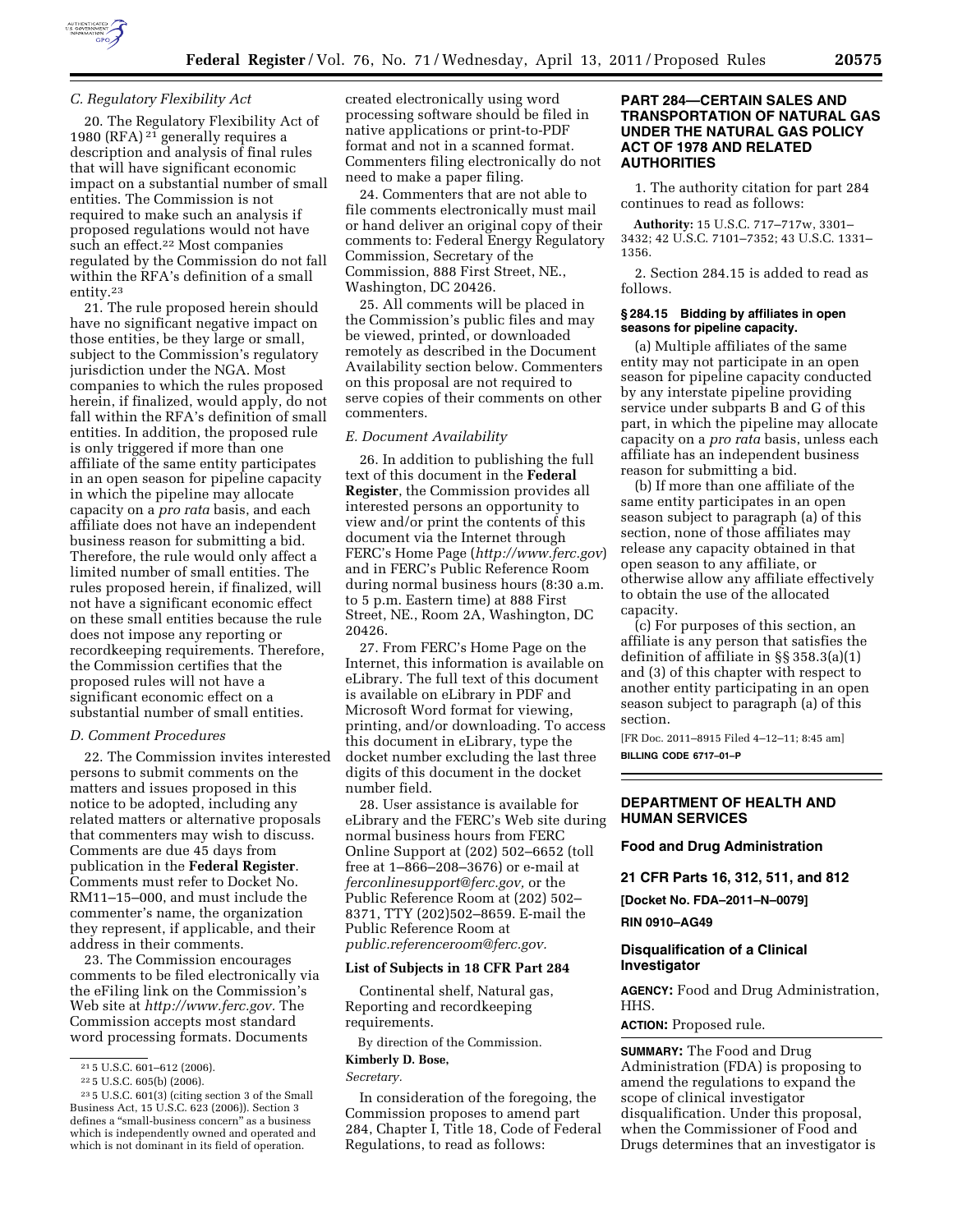ineligible to receive certain test articles (drugs, devices, or new animal drugs), the investigator also will be ineligible to conduct any clinical investigation that supports an application for a research or marketing permit for products regulated by FDA. This proposal is based in part upon recommendations from the Government Accountability Office, and is intended to help ensure adequate protection of research subjects and the quality and integrity of data submitted to FDA. FDA also is amending the list of regulatory provisions under which an informal regulatory hearing is available by changing the scope of certain provisions and adding regulatory provisions that were inadvertently omitted.

**DATES:** Submit either electronic or written comments on the proposed rule by July 12, 2011. See section VII of this document for the proposed effective date of a final rule based on this document.

**ADDRESSES:** You may submit comments, identified by Docket No. FDA–2011–N– 0079 and/or RIN number 0910–AG49, by any of the following methods:

## **Electronic Submissions**

Submit electronic comments in the following way:

• *Federal eRulemaking Portal: [http://](http://www.regulations.gov)  [www.regulations.gov.](http://www.regulations.gov)* Follow the instructions for submitting comments.

## **Written Submissions**

Submit written submissions in the following ways:

• *FAX:* 301–827–6870.

• *Mail/Hand delivery/Courier (for paper, disk, or CD–ROM submissions):*  Division of Dockets Management (HFA– 305), Food and Drug Administration, 5630 Fishers Lane, rm. 1061, Rockville, MD 20852.

*Instructions:* All submissions received must include the Agency name and Docket No. FDA–2011–N–0079 and Regulatory Information Number (RIN) for this rulemaking. All comments received may be posted without change to *[http://www.regulations.gov,](http://www.regulations.gov)* including any personal information provided. For additional information on submitting comments, see the "Comments" heading of the **SUPPLEMENTARY INFORMATION** section of this document.

*Docket:* For access to the docket to read background documents or comments received, go to *[http://](http://www.regulations.gov)  [www.regulations.gov](http://www.regulations.gov)* and insert the docket number, found in brackets in the heading of this document, into the ''Search'' box and follow the prompts and/or go to the Division of Dockets

Management, 5630 Fishers Lane, rm. 1061, Rockville, MD 20852.

### **FOR FURTHER INFORMATION CONTACT:**

Kathleen E. Pfaender, Office of Good Clinical Practice, Food and Drug Administration, 10903 New Hampshire Ave., Bldg. 32, rm. 5129, Silver Spring, MD 20993, 301–796–8340.

# **SUPPLEMENTARY INFORMATION:**

# **Table of Contents**

# I. Introduction

## II. Background

- III. Description of the Proposed Rule A. Disqualification Proceedings
	- (§§ 312.70(a), 511.1(c)(1), and 812.119(a)) B. Ineligibility To Receive Any Test Article
	- (§§ 312.70(b), 511.1(c)(2), and 812.119(b))
	- C. Disqualified Investigator's Data in Applications and Submissions to FDA  $(S\ S\ 312.70(c), 511.1(c)(3), and 812.119(c))$
	- D. Disqualified Investigator's Data in Applications and Submissions to FDA— Sponsor Notification, Opportunities, and Responsibilities (§§ 312.70(d), 511.1(c)(4), and 812.119(d))
	- E. Disqualified Investigator's Data in Applications and Submissions to FDA— Withdrawal of Product Approval (§§ 312.70(e), 511.1(c)(5), and 812.119(e))
	- F. Other Proceedings
	- G. Reinstatement (§§ 312.70(f), 511.1(c)(6), and 812.119(f))
- H. Part 511 Definitions (§ 511.3) IV. Regulatory Hearing Before the Food and
- Drug Administration V. Environmental Impact
- VI. Legal Authority
- 
- VII. Proposed Implementation Plan VIII. Analysis of Impacts
	- A. Objective
	- B. Background
	- C. Baseline
	- D. Costs of the Proposed Rule
	- E. Benefit
	- F. Alternatives
	- G. Small Business Impact
- IX. Paperwork Reduction Act of 1995
- X. Federalism
- XI. Request for Comments
- XII. References

## **I. Introduction**

Under current regulations, a clinical investigator disqualified by the Commissioner of Food and Drugs (the Commissioner) is ineligible to receive a particular type of FDA-regulated test article only; *i.e.,* drugs (including biologics) in § 312.70 (21 CFR 312.70); new animal drugs in § 511.1(c) (21 CFR 511.1(c)); or devices in § 812.119 (21 CFR 812.119). The proposed rulemaking will amend §§ 312.70, 511.1(c), and 812.119 to provide that when the Commissioner determines that a clinical investigator is ineligible to receive the test article under that provision (*e.g.,*  drugs in § 312.70), the clinical investigator also will be ineligible to conduct any clinical investigation that

supports an application for a research or marketing permit for products regulated by FDA, including drugs, biologics, devices, new animal drugs, foods, including dietary supplements, that bear a nutrient content claim or a health claim, infant formulas, food and color additives, and tobacco products.

Other proposed revisions are intended to clarify and harmonize the clinical investigator disqualification regulations in parts 312, 511, and 812 (21 CFR parts 312, 511, and 812). FDA proposes this rulemaking to help protect the rights and safety of subjects involved in FDAregulated investigations and to help ensure the reliability and integrity of the data used to support marketing of products regulated by FDA.

## **II. Background**

FDA inspects the records of a clinical investigator to evaluate the quality and integrity of clinical data used to support applications under review by FDA and to evaluate whether protections are afforded to participating research subjects, where required. FDA may consider disqualification of a clinical investigator when FDA has information that an investigator has repeatedly or deliberately failed to comply with applicable requirements for the conduct of clinical investigations, or has repeatedly or deliberately submitted to FDA or to the sponsor false information in any required report.

Disqualification of an investigator is initiated by the appropriate FDA Center depending upon the particular type of test article under study by the investigator in the clinical investigation. For example, the Center for Devices and Radiological Health may pursue disqualification of a clinical investigator who conducted a device study and allegedly violated the regulations. The regulations provide the investigator, who is subject to disqualification, an opportunity to be heard and explain the matter(s) complained of; *i.e.,* explain the alleged violation(s). If the explanation offered is not accepted by the Center, the investigator will be given an opportunity for an informal regulatory hearing under part 16 (21 CFR part 16). After evaluating all available information, including any explanation presented by the investigator, the Commissioner issues a Commissioner's decision regarding the eligibility of the investigator to receive a particular type of test article. When disqualified by a Commissioner's decision, the investigator is no longer eligible to receive the particular type of test article (drugs, devices, or new animal drugs) under study when the violations occurred. Under current regulations, an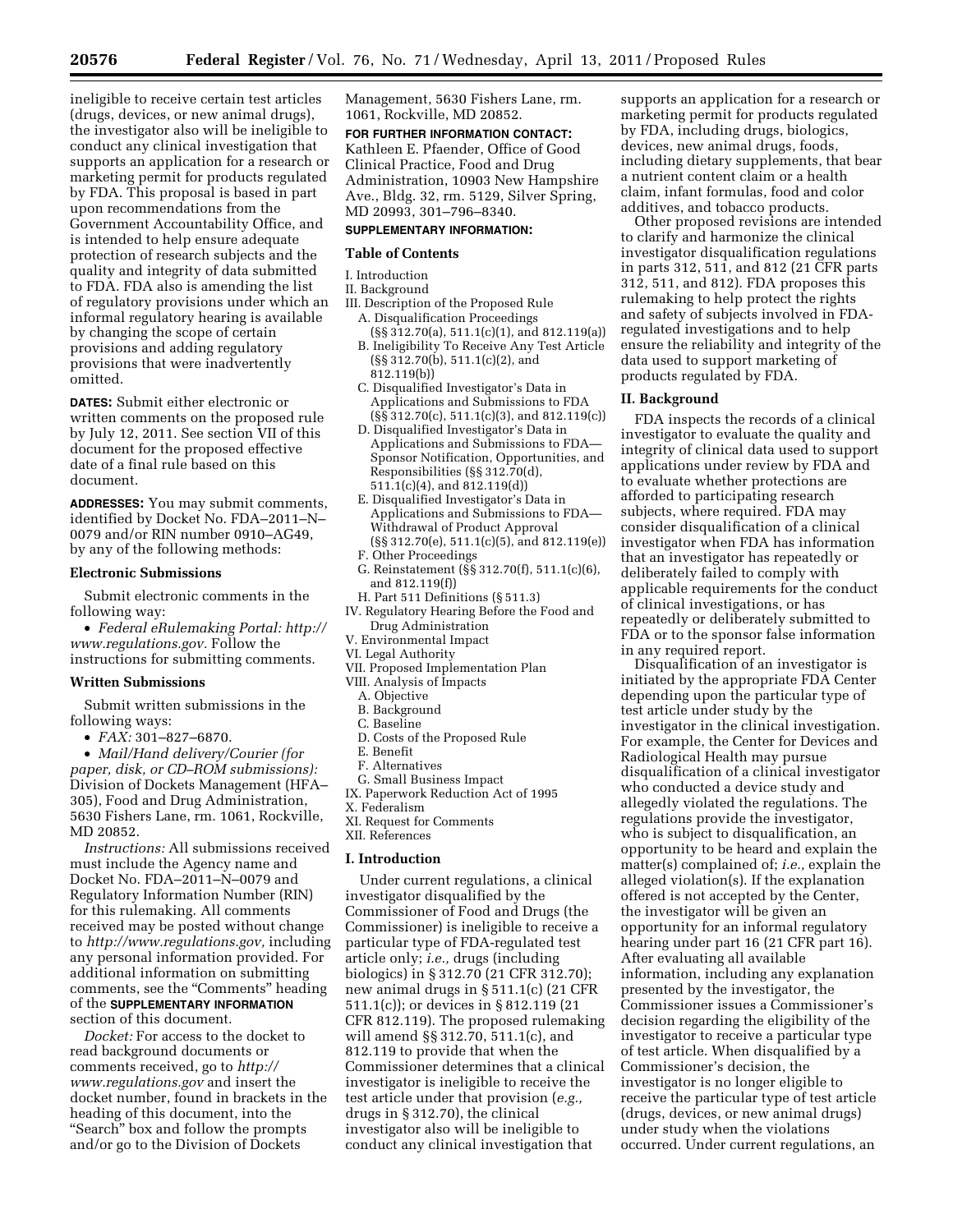investigator disqualified by a Commissioner's decision as ineligible to receive investigational devices, for example, may still be eligible to receive investigational drugs (including biologics), because the regulations do not specifically prohibit such an investigator from receiving other types of test articles.

In September 2009, the Government Accountability Office (GAO) released a final report on FDA's oversight of clinical investigators (Ref. 1). In that report, the GAO recommended, among other things, that FDA extend disqualification by a Commissioner's decision to include ineligibility to receive drugs, biologics, and medical devices. The GAO noted that FDA's disqualification regulations are included in separate sets of regulations and, as a result, the regulations as currently written limit the types of test articles to which disqualification applies and consequently, limits FDA's oversight of clinical investigators (Ref. 1 at page 40, under ''FDA's Regulations Allow Disqualified Clinical Investigators to Conduct Trials for Other Medical Products''). The GAO elaborated, comparing disqualifications that resulted from a Commissioner's decision with those resulting from a consent agreement between FDA and the investigator. That is, a consent agreement may contain ''more extensive restrictions by disqualifying the investigator from receiving any FDAregulated investigational products (including drugs, biologics, devices, animal drugs, and food additives)'' (Ref. 1 at page 41). The GAO concluded that it is critical for FDA to take action and to have the authority to take action to prevent clinical investigators who engaged in serious misconduct from doing so again, whether in research that involves drugs, biologics, or devices (Ref. 1 at page 42).

In past investigator disqualification actions, there is little, if any, evidence that an investigator disqualified from receiving one type of test article (*e.g.,*  drugs) later conducted a clinical investigation studying a different type of test article (*e.g.,* devices). Even so, FDA agrees with the GAO's recommendation and its underlying rationale to expand the scope of articles covered when an investigator is disqualified by a Commissioner's decision. This proposed action of explicitly extending a disqualified investigator's ineligibility to receive any FDA-regulated test article would help to reduce the risk of additional violations in other FDAregulated investigations and thus, would help to ensure the integrity of clinical trial data and help reduce the

risk to human subjects who participate in FDA-regulated investigations. This proposed rule may also lead to improved public confidence in the clinical data supporting FDA decisions.

We therefore propose that a clinical investigator disqualified by a Commissioner's decision will be ineligible to receive any test article under the disqualification regulations in parts 312, 511, or 812, and, in addition, the investigator will be ineligible to conduct any clinical investigation that supports an application for a research or marketing permit for products regulated by FDA. Those products include drugs, biologics, devices, new animal drugs, foods, including dietary supplements, that bear a nutrient content claim or a health claim, infant formulas, food and color additives, and tobacco products. To effect this change, FDA proposes to amend the current regulations in §§ 312.70, 511.1(c), and 812.119.

# **III. Description of the Proposed Rule**

To harmonize the headings for the clinical investigator disqualification regulations in parts 312, 511, and 812, FDA proposes to change the heading in § 511.1(c) to match those currently in §§ 312.70 and 812.119. Therefore, we propose to change the heading in § 511.1(c) from "Withdrawal of eligibility to receive investigational-use new animal drugs" to "Disqualification of a clinical investigator''. This revision will help to identify the investigator disqualification regulations pertaining to new animal drugs.

# *A. Disqualification Proceedings (§§ 312.70(a), 511.1(c)(1), and 812.119(a))*

FDA proposes to revise the provisions currently in §§ 312.70(a), 511.1(c)(1), and 812.119(a), to clarify, simplify, and to harmonize those provisions. Also, for consistency with other proposed changes to the disqualification regulations, FDA proposes to change the scope of the question addressed during a part 16 hearing, should the investigator request and be granted an informal regulatory hearing.

# 1. Proposed Revisions to § 312.70(a)

• To harmonize the provisions in § 312.70(a) with those currently in § 812.119(a), we propose to add ''repeatedly or deliberately'' before the reference to submitting false information in any required report. The addition of ''repeatedly or deliberately'' before ''submitted to FDA or to the sponsor false information in any required report,'' codifies FDA's current policies and makes consistent the

clinical investigator disqualification regulations.

• To harmonize the provisions in § 312.70(a) with those currently in § 812.119(a), we propose to add a provision for accepting an investigator's explanation concerning the alleged misconduct. That is, if the investigator offers an explanation in writing or during an informal conference and the explanation is accepted by the applicable Center, the Center will discontinue pursuit of the disqualification proceeding. This proposed revision clarifies FDA's current policies and makes consistent the clinical investigator disqualification regulations.

• To simplify the regulations, we propose to change ''Center for Drug Evaluation and Research or the Center for Biologics Evaluation and Research'' to "applicable Center" after "If an explanation is offered but not accepted by the \*  $*$  \*".

• We propose to add ''of this chapter'' after ''the investigator will be given an opportunity for a regulatory hearing under part  $16 * * *$ , for clarity and to harmonize § 312.70(a) with the provisions currently in § 812.119(a).

• Regarding the question of whether the investigator is entitled to receive test articles, we propose to change ''entitled'' to "eligible" because "eligible" is the correct term for this provision.

• We propose to change the scope of the question addressed during a part 16 hearing, should the investigator request and be granted an informal hearing, from whether the investigator is eligible to receive ''investigational new drugs'' to whether the investigator is eligible to receive "test articles under this part and eligible to conduct any clinical investigation that supports an application for a research or marketing permit for products regulated by FDA''. Those FDA-regulated products include drugs, biologics, devices, new animal drugs, foods, including dietary supplements, that bear a nutrient content claim or a health claim, infant formulas, food and color additives, and tobacco products.

#### 2. Proposed Revisions to § 511.1(c)(1)

• To harmonize the investigator disqualification regulations, we propose to change the first words in the first sentence in  $\S 511.1(c)(1)$  from ''Whenever the Food and Drug Administration'' to ''If FDA''.

• Although already applicable, we propose to add explicit provisions in § 511.1(c)(1), consistent with the current regulations in § 312.70(a), that a clinical investigator includes a sponsorinvestigator. Because sponsor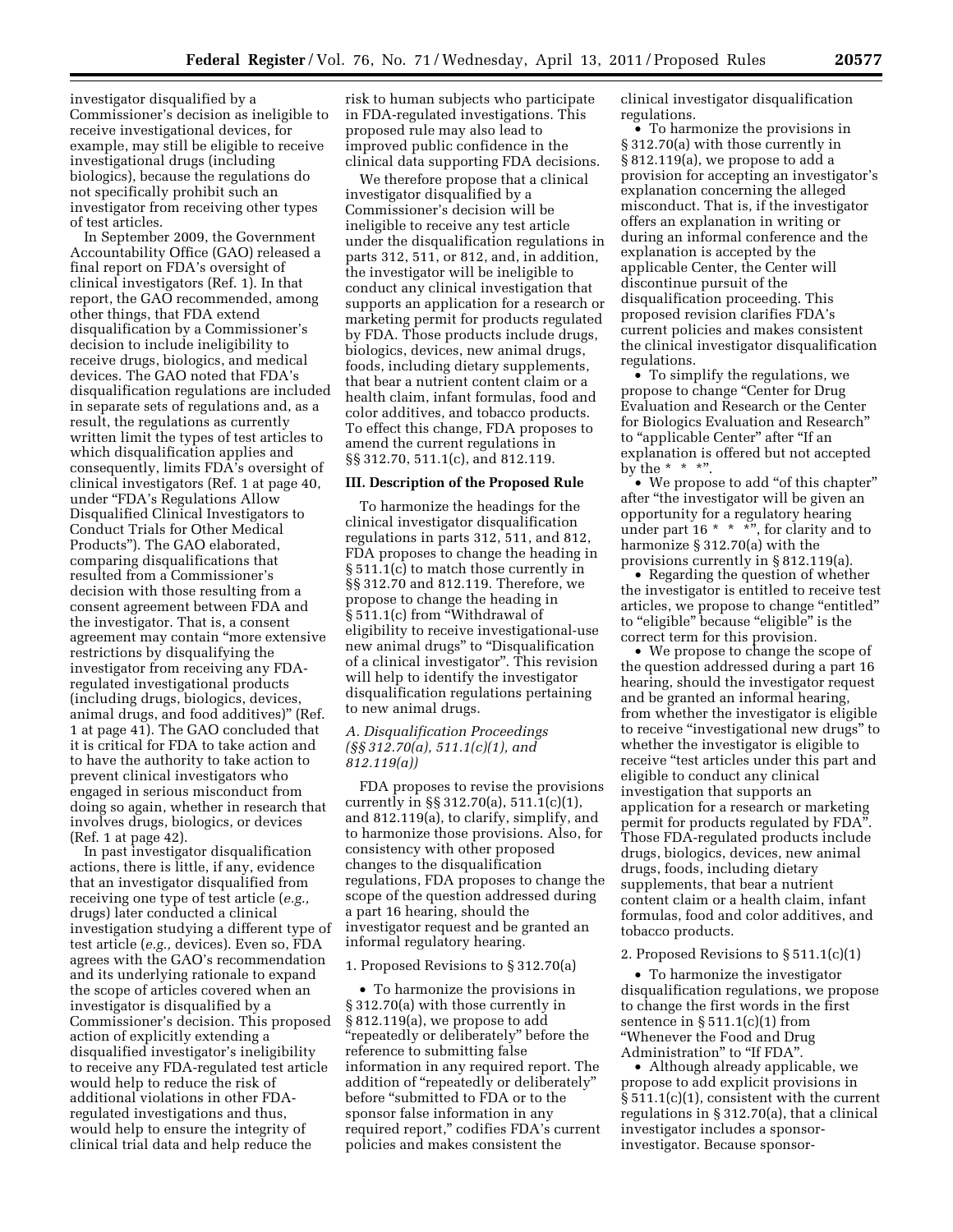investigators must meet an investigator's regulatory responsibilities as well as a sponsor's, FDA has consistently considered sponsor-investigators to be subject to the clinical investigator disqualification provisions in studies of drugs, animal drugs, and devices.1

• To harmonize the provisions in § 511.1(c)(1) with the provisions currently in § 812.119(a), we propose to add ''repeatedly or deliberately'' before the reference to submitting false information in any required report. The addition of "repeatedly or deliberately" codifies FDA's current policies and makes consistent the clinical investigator disqualification regulations.

• To make the investigator disqualification regulations consistent, we propose to change the wording of the first sentence in  $\S 511.1(c)(1)$  to read as follows, ''If FDA has information indicating that an investigator (including a sponsor-investigator) has repeatedly or deliberately failed to comply with the conditions of these exempting regulations or has repeatedly or deliberately submitted to FDA or to the sponsor false information in any required report, the Center for Veterinary Medicine will furnish the investigator written notice of the matter complained of and offer the investigator an opportunity to explain the matter in writing, or, at the option of the investigator, in an informal conference.'' For this first sentence, this proposal removes the reference to "in general terms'' concerning the Center's written notice of the matter to the investigator. This proposal also replaces offering "him" with offering "the investigator" an opportunity to explain. At the end of this first sentence, the wording is changed from ''in an informal conference and/or in writing'' to ''in writing, or, at the option of the investigator, in an informal conference.''

• To harmonize the provisions in § 511.1(c)(1) with those currently in § 812.119(a), we propose to add a provision for accepting an investigator's explanation concerning the alleged misconduct. That is, if the investigator offers an explanation in writing or during an informal conference and the explanation is accepted by the affected Center, the Center will discontinue pursuit of the disqualification proceeding. This proposed revision clarifies FDA's current policies and makes consistent the clinical investigator disqualification regulations.

• For consistency with the regulations currently in §§ 312.70(a) and 812.119(a), we propose to change in the second sentence in § 511.1(c)(1) (the third sentence in this proposal), ''shall have" to "will be given", and remove after "an opportunity for a regulatory hearing \* \* \*" the clause, "before the Food and Drug Administration pursuant to \* \* \*'' Also, in this sentence, we propose to change the term ''entitled'' to the term "eligible".

• We propose to change the scope of the question addressed during a part 16 hearing, should the investigator request and be granted an informal hearing, from whether the investigator is eligible to receive ''investigational new animal drugs'' to whether the investigator is eligible to receive ''test articles under this part and eligible to conduct any clinical investigation that supports an application for a research or marketing permit for products regulated by FDA''. Those FDA-regulated products include drugs, biologics, devices, new animal drugs, foods, including dietary supplements, that bear a nutrient content claim or a health claim, infant formulas, food and color additives, and tobacco products.

## 3. Proposed Revisions to § 812.119(a)

• Although already applicable, we propose to add explicit provisions in § 812.119(a), consistent with the current regulations in § 312.70(a), that a clinical investigator includes a sponsorinvestigator. Because sponsorinvestigators must meet an investigator's regulatory responsibilities as well as a sponsor's, FDA has consistently considered sponsor-investigators to be subject to the clinical investigator disqualification provisions in studies of drugs, animal drugs, and devices.2

• To harmonize the provisions in § 812.119(a) with those currently in § 312.70(a), we propose to change after repeatedly or deliberately submitted ''false information either to the sponsor of the investigation or \* \* \*'', to read instead, ''to FDA or to the sponsor false information in any required report, \*\*\*''

• To harmonize the provisions in § 812.119(a) with those currently in § 312.70(a), we propose to change the matter "under complaint" to the matter ''complained of''.

• For clarity and consistency with our current procedures and the proposed changes to §§ 312.70(a) and 511.1(c)(1), we propose to change the language in

§ 812.119(a) from "the disqualification process will be terminated" to "the Center will discontinue pursuit of the disqualification proceeding.''

• For consistency with the proposed revisions to §§ 312.70(a) and 511.1(c)(1), we propose to add ''applicable'' before "Center" to read, "If an explanation is offered but not accepted by the applicable Center''.

• Regarding the question of whether the investigator is entitled to receive test articles, we propose to change the term ''entitled'' to ''eligible''.

• We propose to change the scope of the question addressed during a part 16 hearing, should the investigator request and be granted an informal hearing, from whether the investigator is eligible to receive investigational devices to whether the investigator is eligible to receive "test articles under this part and eligible to conduct any clinical investigation that supports an application for a research or marketing permit for products regulated by FDA''. Those FDA-regulated products include drugs, biologics, devices, new animal drugs, foods, including dietary supplements, that bear a nutrient content claim or a health claim, infant formulas, food and color additives, and tobacco products.

In summary, the proposed harmonized provisions in §§ 312.70(a), 511.1(c)(1), and 812.119(a) provide that when FDA has information indicating that a clinical investigator, including a sponsor-investigator, has repeatedly or deliberately failed to comply with the relevant regulatory requirements or has repeatedly or deliberately submitted to FDA or to the sponsor of the investigation false information in any required report, the applicable FDA Center notifies the investigator in writing of the alleged violations. This written notice offers the investigator an opportunity to explain the matter in writing, or, at the option of the investigator, during an informal conference. If the investigator offers an explanation that is accepted by the applicable Center, that Center will discontinue pursuit of the disqualification proceeding. If, however, the investigator offers an explanation not accepted by the applicable Center, the investigator will be offered an opportunity to request an informal regulatory hearing 3 under part 16 4 on the question of whether the investigator is eligible to receive test articles under

<sup>1</sup>See, for example, the final rule at 62 FR 46875, September 5, 1997; clarifying FDA's authority to reach sponsor-investigators under the regulations for disqualification of a clinical investigator.

<sup>2</sup>See, for example, the final rule at 62 FR 46875, September 5, 1997; clarifying FDA's authority to reach sponsor-investigators under the regulations for disqualification of a clinical investigator.

 $^{\rm 3}$  FDA issues to the investigator a "Notice of Opportunity for Hearing''. The investigator must show that there is a genuine and substantial issue of fact that warrants a hearing (§ 16.26(a)).

<sup>4</sup>See part 16, subpart D—Procedures for Regulatory Hearing.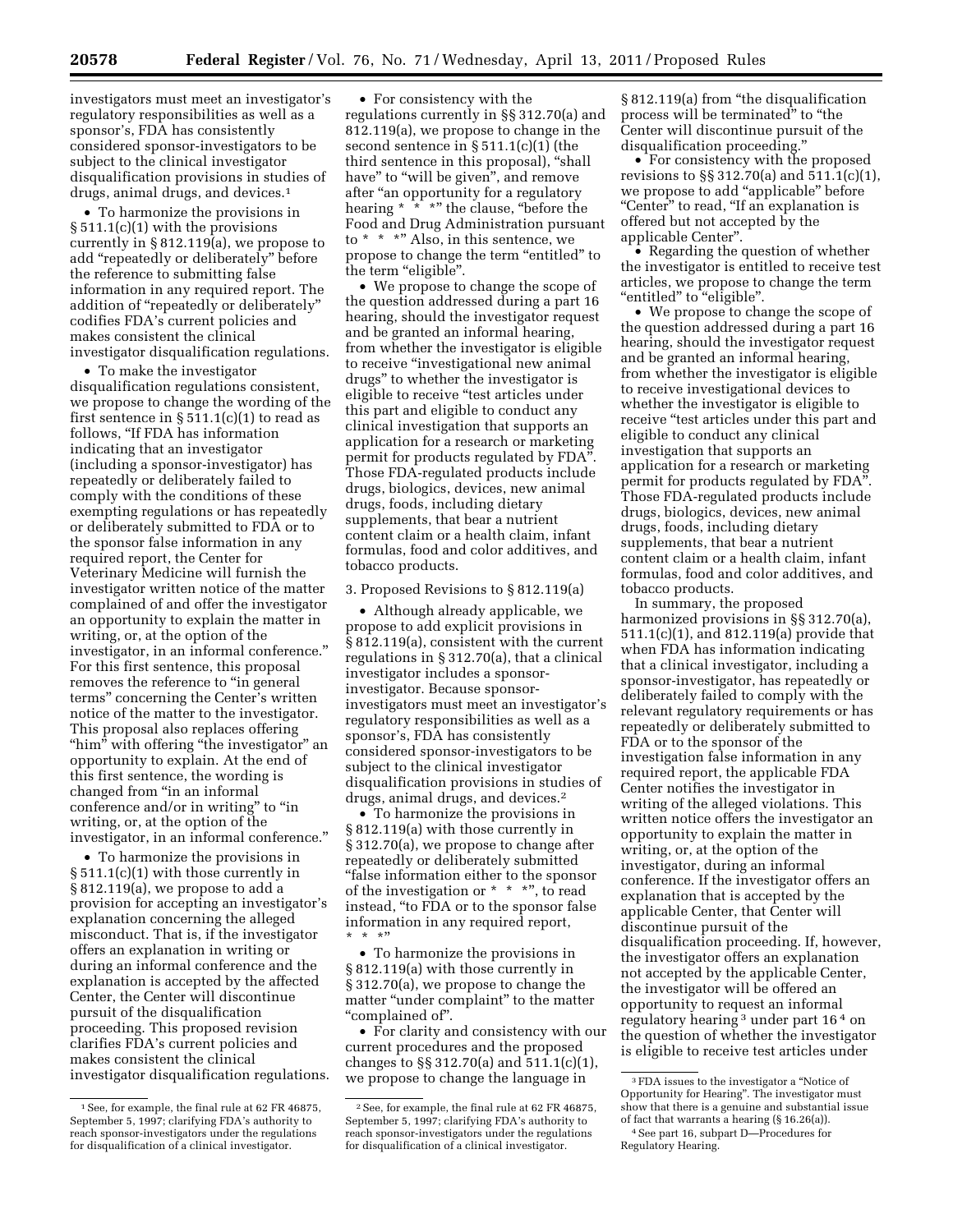the applicable part and eligible to conduct any clinical investigation that supports an application for a research or marketing permit for products regulated by FDA. Those FDA-regulated products include drugs, biologics, devices, new animal drugs, foods, including dietary supplements, that bear a nutrient content claim or a health claim, infant formulas, food and color additives, and tobacco products.

## *B. Ineligibility To Receive Any Test Article (§§ 312.70(b), 511.1(c)(2), and 812.119(b))*

#### 1. Proposed Revisions to § 312.70(b)

• For consistency, we propose to refer to ''repeatedly or deliberately'' in the same order throughout the provision.

• For clarity, we propose to move after "submitted" the clause, "to FDA or to the sponsor''. Therefore, the proposed provision reads, ''or has repeatedly or deliberately submitted to FDA or to the sponsor false information in any required report, \* \* \*".

• We propose to add a notification to the reviewing institutional review board(s) (IRB(s)) about the investigator's disqualification. This proposed change will harmonize  $\S 312.70(b)$  with FDA's current procedures along with those provisions currently in § 812.119(b). IRBs play a significant role in ensuring that clinical investigators meet the applicable statutory and regulatory requirements.5 We therefore propose to add this provision in § 312.70(b) to help ensure that any reviewing IRB is aware of the clinical investigator's disqualification.

• We propose to change "entitled" to ''eligible''.

• FDA proposes to harmonize the disqualification regulations by changing the investigator's ineligibility from receiving "investigational drugs" to ineligibility to receive "test articles under this part.'' We are also proposing that an investigator disqualified by a Commissioner's decision also will be ineligible to conduct any clinical investigation that supports an application for a research or marketing permit for products regulated by FDA, including drugs, biologics, devices, new animal drugs, foods, including dietary supplements, that bear a nutrient content claim or a health claim, infant formulas, food and color additives, and tobacco products.

• For clarity and consistency with our procedures, we propose to add an explicit reference concerning notification by FDA about the investigator's disqualification. That is,

the investigator and sponsor will be notified about the basis for the disqualification determination. The notification to the sponsor, for example, will provide a statement of the basis for disqualification such as a list of the investigator's violations, and also include instructions concerning ongoing studies and any approved products containing the investigator's data.

• For consistency with our procedures, we propose to add that the reviewing IRB(s) also will be notified about the basis for the disqualification determination.

## 2. Proposed Revisions to § 511.1(c)(2)

• To harmonize the investigator disqualification regulations in § 511.1(c)(2) with those currently in §§ 312.70(b) and 812.119(b), we propose to change the first word ''If'' in § 511.1(c)(2) to read instead, "After evaluating all available information, including any explanation presented by the investigator, if the Commissioner determines that \* \* \*".

• We propose to change the term "section" to "subchapter". The disqualification action is pursuant to the investigator's failure to comply with the conditions of the exempting regulations in subchapter E (21 CFR chapter I, subchapter E)—Animal drugs, feeds, and related products. Therefore, we propose ''this subchapter'' is the applicable and correct term as opposed to the narrower reference currently in  $\S 511.1(c)(2)$  to "this section".

• For clarity and to harmonize § 511.1(c)(2) with the proposed investigator disqualification regulations in §§ 312.70(b) and 812.119(b), we propose to move and modify the clause ''to the sponsor of an investigation'' and add "to FDA" and "in any required report'', to read, ''or has repeatedly or deliberately submitted to FDA or to the sponsor false information in any required report, \* \* \*".

• For clarity and to harmonize the investigator disqualification regulations, we propose to change "he" to "the investigator''.

• We propose to change "entitled" to ''eligible''.

• FDA proposes to harmonize the disqualification regulations by changing the investigator's ineligibility from receiving "investigational use new animal drugs'' to ineligibility to receive ''test articles under this part.'' We are also proposing that an investigator disqualified by a Commissioner's decision also will be ineligible to conduct any clinical investigation that supports an application for a research or marketing permit for products regulated by FDA, including drugs, biologics,

devices, new animal drugs, foods, including dietary supplements, that bear a nutrient content claim or a health claim, infant formulas, food and color additives, and tobacco products.

• For clarity and consistency with our procedures, we propose to add an explicit reference concerning notification by FDA about the investigator's disqualification. That is, the investigator and sponsor will be notified about the basis for the disqualification determination. The notification to the sponsor, for example, will provide a statement of the basis for disqualification such as a list of the investigator's violations, and also include instructions concerning ongoing studies and any approved products containing the investigator's data.

#### 3. Proposed Revisions to § 812.119(b)

• For consistency, we propose to refer to "repeatedly or deliberately" in the same order throughout the provision.

• For clarity and to harmonize § 812.119(b) with the proposed investigator disqualification regulations in §§ 312.70(b) and 511.1(c)(2), we propose to move and modify the clause ''to the sponsor of an investigation'', add "to FDA", and remove "either", to read, ''or has repeatedly or deliberately submitted to FDA or to the sponsor false information in any required report,  $*$  \* \*"

• We propose to change "entitled" to  $"$ eligible".

• FDA proposes to harmonize the disqualification regulations by changing the investigator's ineligibility from receiving "investigational devices" to ineligibility to receive "test articles" under this part.'' We are also proposing that an investigator disqualified by a Commissioner's decision also will be ineligible to conduct any clinical investigation that supports an application for a research or marketing permit for products regulated by FDA, including drugs, biologics, devices, new animal drugs, foods, including dietary supplements, that bear a nutrient content claim or a health claim, infant formulas, food and color additives, and tobacco products.

• For clarity and consistency with our procedures, we propose to add an explicit reference concerning notification by FDA about the investigator's disqualification. That is, the investigator, sponsor, and reviewing IRB(s) will be notified about the basis for the disqualification determination. The notification to the sponsor, for example, will provide a statement of the basis for disqualification such as a list of the investigator's violations, and also include instructions concerning ongoing

<sup>5</sup> 63 FR 55873 at 55874, October 19, 1998.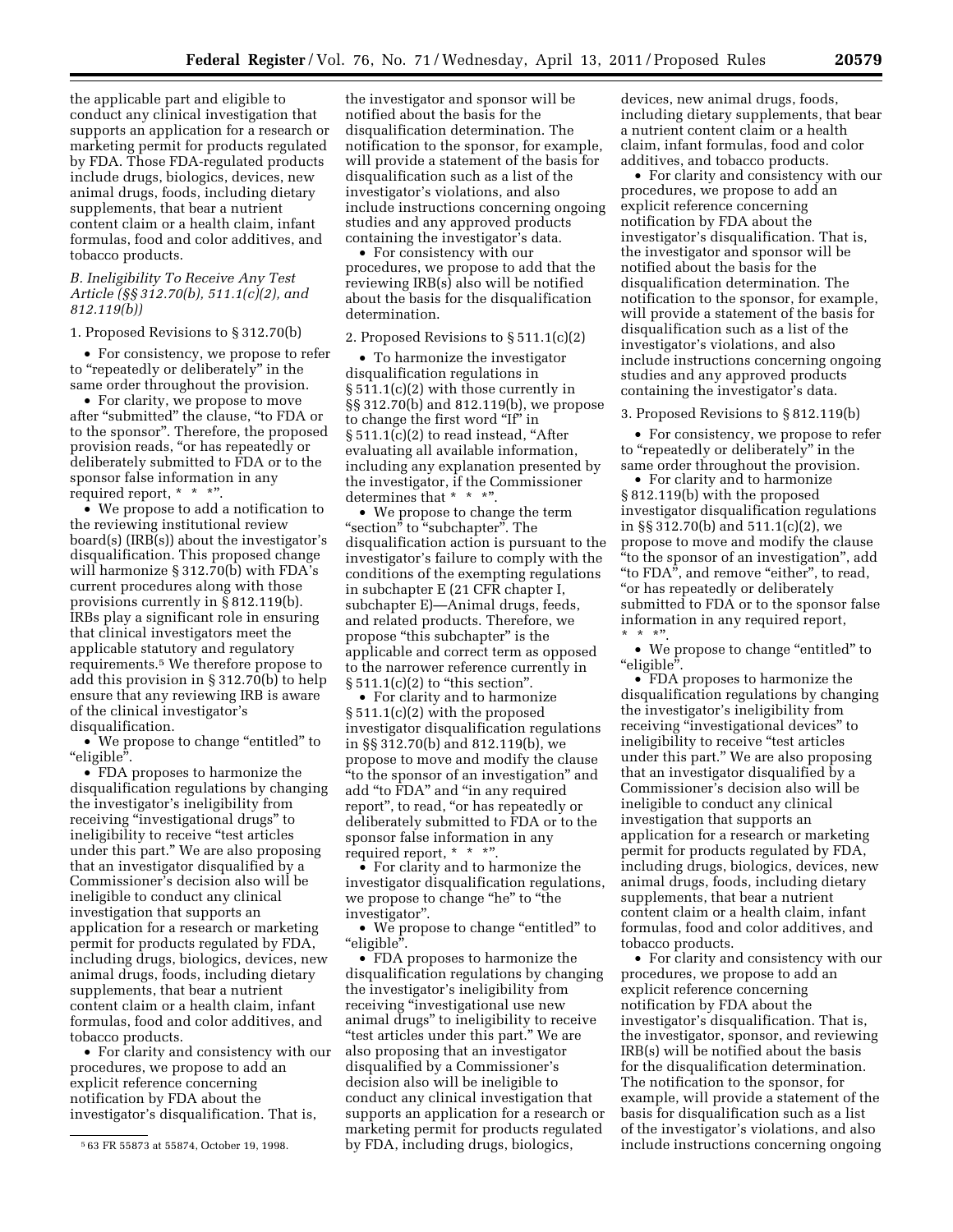studies and any approved or cleared products containing the investigator's data.

Therefore, as proposed, an investigator determined to be ineligible to receive test articles under one part of FDA's regulations also would be ineligible to conduct any clinical investigation that supports an application for a research or marketing permit for products regulated by FDA, including drugs, biologics, devices, new animal drugs, foods, including dietary supplements, that bear a nutrient content claim or a health claim, infant formulas, food and color additives, and tobacco products. This proposal is consistent with the underlying rationale for disqualifying a clinical investigator, which is to preserve the integrity of study data and to help ensure the safety, rights, and welfare of study subjects. As proposed, those principles would apply to all test articles and studies; an investigator who is determined to have repeatedly or deliberately violated the regulations while conducting a study of a particular type of test article sufficient to warrant disqualification would thus be ineligible to receive any FDAregulated test article or conduct any clinical investigation that supports an application for a research or marketing permit for products regulated by FDA.

# *C. Disqualified Investigator's Data in Applications and Submissions to FDA (§§ 312.70(c), 511.1(c)(3), and 812.119(c))*

## 1. Proposed Revisions to § 312.70(c)

Currently, § 312.70(c) provides, "Each IND and each approved application submitted under part 314 containing data reported by an investigator who has been determined to be ineligible to receive investigational drugs will be examined to determine whether the investigator has submitted unreliable data that are essential to the continuation of the investigation or essential to the approval of any marketing application.'' FDA proposes to revise the current regulations in § 312.70(c) to clarify the applicability of this provision, update this provision consistent with §§ 312.70(b), 511.1(c)(2), and 812.119(b) of this proposal, and to harmonize the disqualification regulations in §§ 312.70(c), 511.1(c)(3), and 812.119(c). Therefore, we propose to amend  $\S 312.70(c)$  to change "Each IND and each approved application submitted under part 314" to "Each application or submission to FDA under the provisions of this chapter''. The "provisions of this chapter" refers to chapter I and includes INDs and approved applications submitted under

part 314. Also, we propose to change "drugs" to "FDA-regulated test articles"; "continuation of the investigation" to "continuation of any investigation"; and add after "essential to the approval of any marketing application'' the phrase ''essential to the continued marketing of an FDA-regulated product.''

### 2. Proposed Revisions to § 511.1(c)(3)

Currently,  $\S 511.1(c)(3)$  provides, ''Each 'Notice of Claimed Investigational Exemption for a New Animal Drug' and each approved new animal drug application containing data reported by an investigator who has been determined to be ineligible to receive investigational-use new animal drugs will be examined to determine whether he has submitted unreliable data that are essential to the continuation of the investigation or essential to the approval of any new animal drug application.'' FDA proposes to revise the current regulations in  $\S 511.1(c)(3)$  to clarify the applicability of this provision, update this provision consistent with §§ 312.70(b), 511.1(c)(2), and 812.119(b) of this proposal, and to harmonize the disqualification regulations in §§ 312.70(c), 511.1(c)(3), and 812.119(c). Therefore, we propose to revise  $\S 511.1(c)(3)$  to provide, "Each application or submission to FDA under the provisions of this chapter and containing data reported by an investigator who has been determined to be ineligible to receive FDA-regulated test articles will be examined to determine whether the investigator has submitted unreliable data that are essential to the continuation of any investigation or essential to the approval of any marketing application, or essential to the continued marketing of an FDA-regulated product.'' The "provisions of this chapter" refers to chapter I and includes a notice of claimed investigational exemption for a new animal drug and an approved new animal drug application.

## 3. Proposed Revisions to § 812.119(c)

Currently, § 812.119(c) provides, ''Each investigational device exemption (IDE) and each cleared or approved application submitted under this part, subpart E of part 807 of this chapter, or part 814 of this chapter containing data reported by an investigator who has been determined to be ineligible to receive investigational devices will be examined to determine whether the investigator has submitted unreliable data that are essential to the continuation of the investigation or essential to the approval or clearance of any marketing application.'' FDA proposes to revise the current

regulations in § 812.119(c) to clarify the applicability of this provision, update this provision consistent with §§ 312.70(b), 511.1(c)(2), and 812.119(b) of this proposal, and to harmonize the disqualification regulations in §§ 312.70(c), 511.1(c)(3), and 812.119(c). Therefore, we propose to revise  $\S 812.119(c)$  to provide, "Each application or submission to FDA under the provisions of this chapter and containing data reported by an investigator who has been determined to be ineligible to receive FDA-regulated test articles will be examined to determine whether the investigator has submitted unreliable data that are essential to the continuation of any investigation or essential to the clearance or approval of any marketing application, or essential to the continued marketing of an FDAregulated product.'' The ''provisions of this chapter'' refers to chapter I and includes investigational device exemptions (IDEs), and cleared or approved applications submitted under part 812; 21 CFR part 807, subpart E; or part 814 (21 CFR part 814).

*D. Disqualified Investigator's Data in Applications and Submissions to FDA— Sponsor Notification, Opportunities, and Responsibilities (§§ 312.70(d), 511.1(c)(4), and 812.119(d))* 

### 1. Proposed Revisions to § 312.70(d)

• In accordance with FDA's procedures and for consistency with the provisions currently in § 812.119(d), we propose to add ''and the reviewing IRB(s)'' after ''shall terminate the IND immediately and notify the sponsor  $*$  \* \*"

• We propose to change "determination" to "termination". This correction is consistent with the regulations currently in §§ 511.1(c)(4) and 312.44 and, therefore, will harmonize and clarify the regulations. This proposal provides, "If a danger to the public health exists  $* * * *$  the Commissioner shall terminate the IND immediately and notify the sponsor and the reviewing IRB(s) of the termination.''

• We propose to add a new sentence at the end of § 312.70(d), to clarify and emphasize the sponsor's responsibilities under this provision. That is, we propose to add that when the Commissioner determines that an investigation may not be considered in support of a research or marketing application, or a notification or petition submission, this determination does not relieve the sponsor of any obligation under any other applicable regulation to submit to FDA the results of the investigation.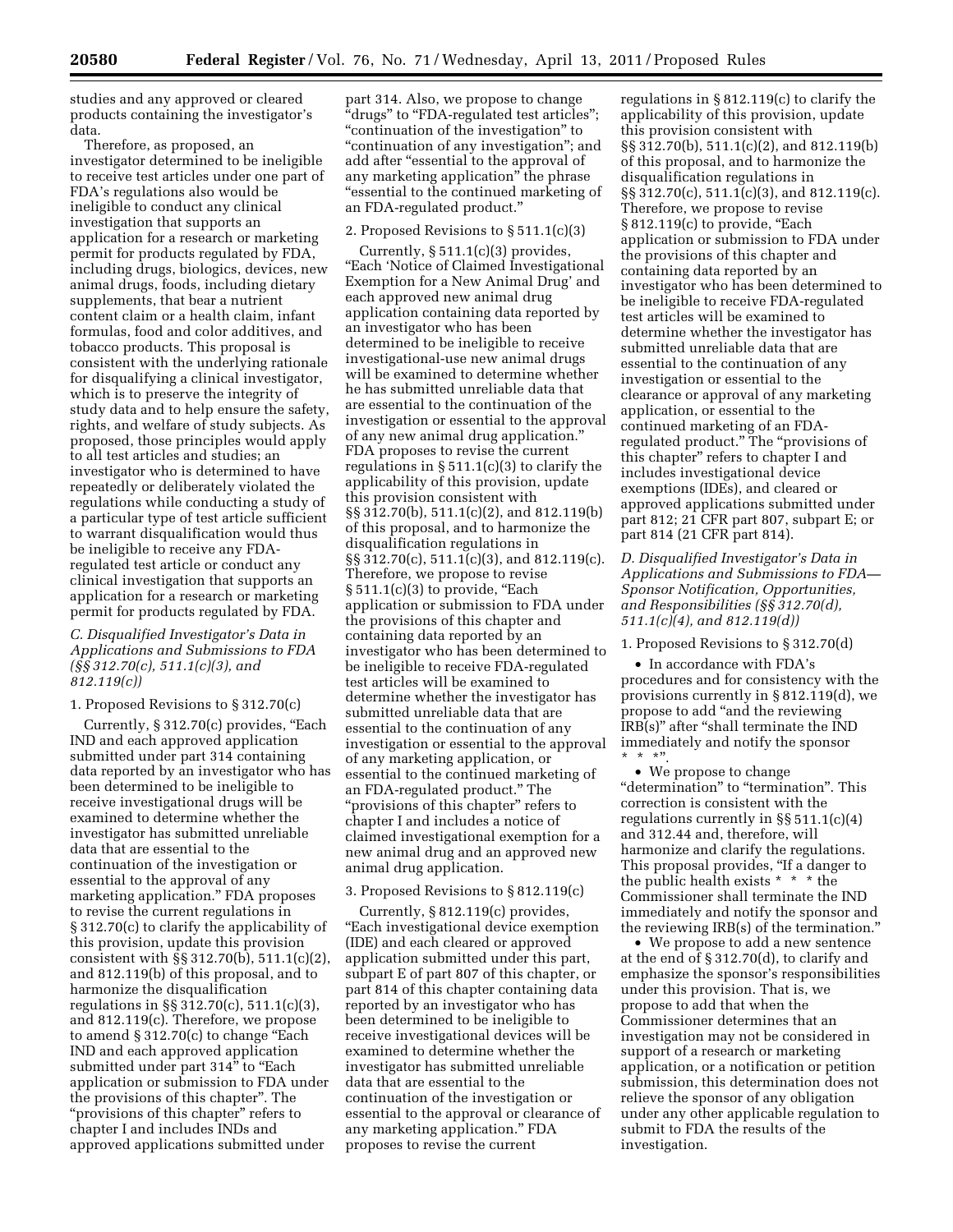2. Proposed Revisions to § 511.1(c)(4)

• For the purpose of plain language and for consistency with the current and proposed investigator disqualification regulations, FDA proposes to make corrections to  $\S 511.1(c)(4)$ :

 $\circ$  Change "he shall first" to "the Commissioner will'',

 $\circ$  Change "before the Food and Drug Administration pursuant to" to "before FDA under'',

 $\circ$  Remove "on whether the exemption should be terminated'',

O Change "he" to "the Commissioner",

Change "forthwith" to ''immediately'',

Change "event" to "case",

Change "the Food and Drug Administration pursuant to" to "FDA

under'', and  $\circ$  Remove "(see 42 FR 15075, March

22, 1977)''.

• We propose to add a new sentence at the end of  $\S 511.1(c)(4)$ , to clarify and emphasize the sponsor's responsibilities under this provision. That is, we propose to add that when the Commissioner determines that an investigation may not be considered in support of a research or marketing application, or a notification or petition submission, this determination does not relieve the sponsor of any obligation under any other applicable regulation to submit to FDA the results of the investigation.

3. Proposed Revisions to § 812.119(d)

• We propose to change "determination" to "termination". This correction is consistent with the regulations currently in § 511.1(c)(4) and therefore will harmonize and clarify the regulations. Also, we propose to add "(s)" at the end of "IRB" because there might be more than one reviewing IRB, to provide that ''the Commissioner shall terminate the IDE immediately and notify the sponsor and the reviewing IRB(s) of the termination.''

• We propose to add a new sentence at the end of § 812.119(d). As proposed for §§ 312.70(d) and 511.1(c)(4), we propose to add that when the Commissioner determines that an investigation may not be considered in support of a research or marketing application, or a notification or petition submission, this determination does not relieve the sponsor of any obligation under any other applicable regulation to submit to FDA the results of the investigation.

*E. Disqualified Investigator's Data in Applications and Submissions to FDA— Withdrawal of Product Approval (§§ 312.70(e), 511.1(c)(5), and 812.119(e))* 

1. Proposed Revisions to § 312.70(e)

The current investigator disqualification regulations provide that if the Commissioner determines, after the unreliable data submitted by the investigator are eliminated from consideration, that the continued approval of the drug product for which the data were submitted cannot be justified, the Commissioner will proceed to withdraw approval of the drug product in accordance with the applicable provisions of the Federal Food, Drug, and Cosmetic Act as amended (the FD&C Act). We also note that the Commissioner would revoke any biologics license approved under the Public Health Service Act. To harmonize the investigator disqualification regulations in §§ 312.70(e), 511.1(c)(5), and 812.119(e), we propose to remove the reference to ''drug''. To keep the investigator disqualification regulations consistent, this proposal also changes the reference to the applicable provisions of the FD&C Act to a reference to the applicable provisions of the relevant statutes.

2. Proposed Revisions to § 511.1(c)(5)

The current investigator disqualification regulations in § 511.1(c)(5) provide that if the Commissioner determines, after the unreliable data submitted by the investigator are eliminated from consideration, that the ''data remaining are such that a new animal drug application would not have been approved, he will proceed to withdraw approval of the application in accordance with section 512(e) of the act.'' This proposal does not change the meaning of this provision, however, for simplicity and to keep the investigator disqualification regulations consistent, we propose changes to harmonize the investigator disqualification regulations, as follows:

• Change the "data remaining are such that a new animal drug application would not have been approved'' to ''continued approval of the product for which the data were submitted cannot be justified'',

• Change "he" to "the Commissioner",

• Change "application" to "product", and

• Change "in accordance with section 512(e) of the act'' to ''in accordance with the applicable provisions of the relevant statutes''.

#### 3. Proposed Revisions to § 812.119(e)

The current investigator disqualification regulations provide that if the Commissioner determines, after the unreliable data submitted by the investigator are eliminated from consideration, that the continued clearance or approval of the marketing application for which the data were submitted cannot be justified, the Commissioner will proceed to withdraw approval or rescind clearance of the medical device in accordance with the applicable provisions of the FD&C Act. We propose to harmonize and simplify the provisions in §§ 312.70(e), 511.1(c)(5), and 812.119(e). Therefore, in § 812.119(e), we propose to change ''marketing application'' and ''medical device'' to ''product'' and change ''in accordance with the applicable provisions of the act" to "in accordance with the applicable provisions of the relevant statutes''. Also, we propose to change the order of ''withdraw approval or rescind clearance" to "rescind clearance or withdraw approval'' to match respectively the order at the beginning of the sentence.

### *F. Other Proceedings*

Although not explicit in the proposed codified, the disqualification of an investigator is independent of, and neither in lieu of nor a precondition to, other proceedings or actions authorized by the FD&C Act. That is, at any time, FDA may, through the Department of Justice, institute any appropriate judicial proceedings (civil or criminal) and any other appropriate regulatory action, in addition to or in lieu of, and before, at the time of, or after, disqualification. Also, FDA may refer pertinent matters to another Federal, State, or local government agency for any action determined appropriate by that agency.

## *G. Reinstatement (§§ 312.70(f), 511.1(c)(6), and 812.119(f))*

FDA proposes minor revisions to the regulations currently in §§ 312.70(f), 511.1(c)(6), and 812.119(f), to make the investigator disqualification regulations consistent. This proposal changes the references to an investigator who has been determined to be ineligible to receive "investigational drugs", ''investigational-use new animal drugs'', and ''investigational devices'' currently in those provisions to, instead, reference an investigator who has been determined to be ineligible under the appropriate paragraph in the relevant section (*e.g.,* in proposed § 312.70(f), ''an investigator who has been determined to be ineligible under paragraph (b) of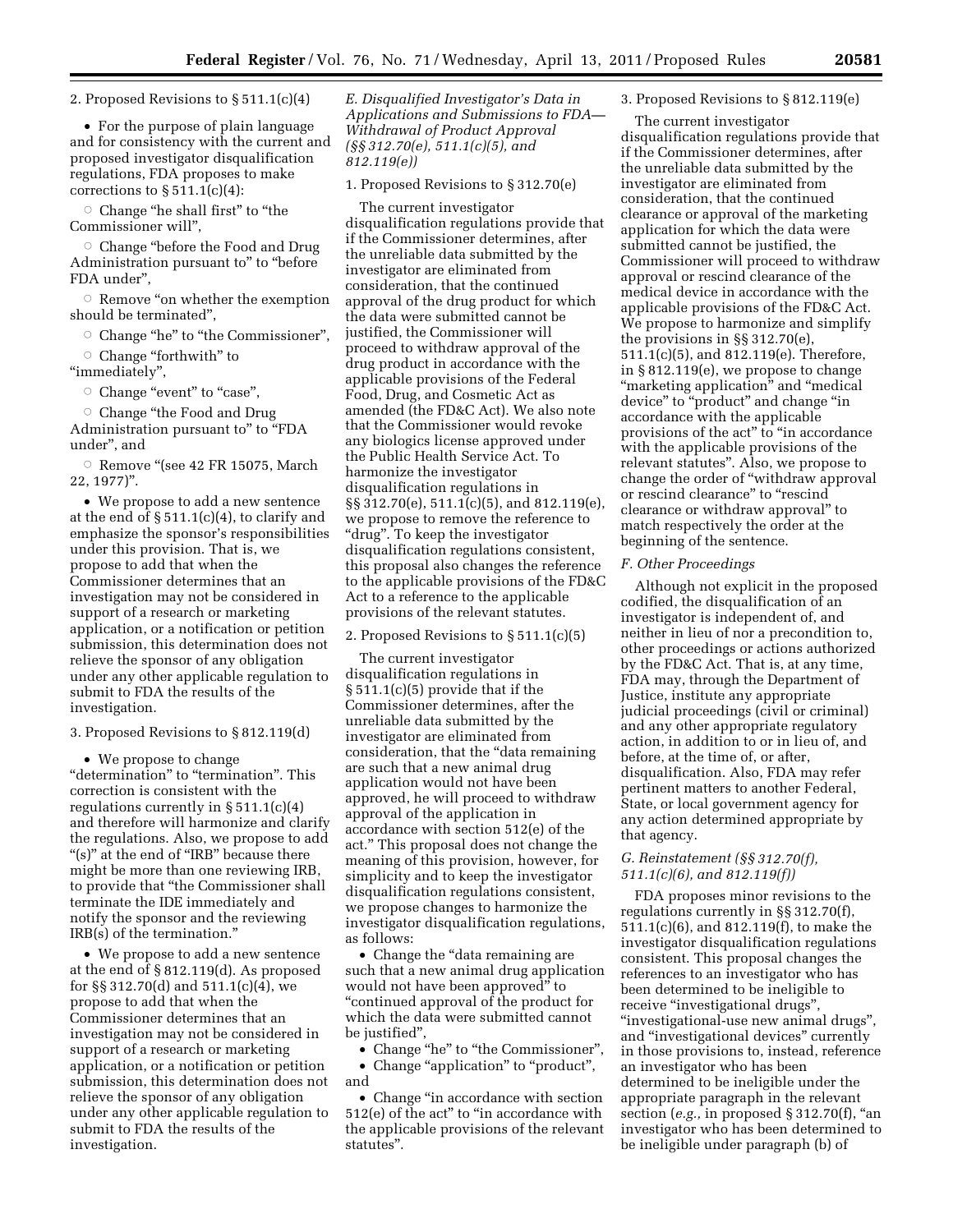[§ 312.70] may be reinstated as eligible \*\*\*''). This proposal also changes the current references to "parts 50 and 56" and to "the provisions of this part" in §§ 312.70(f) and 812.119(f), and the reference to "the exempting regulations" in this section" in  $\S 511.1(c)(6)$ , to "the applicable provisions of this chapter'' (*i.e.,* chapter I). We also added, for consistency with the proposed changes to §§ 312.70(b), 511.1(c)(2), and 812.119(b), the phrase, "and will conduct any clinical investigation that supports an application for a research or marketing permit for products regulated by FDA''. We therefore propose that an investigator who has been determined to be ineligible under §§ 312.70(b), 511.1(c)(2), or 812.119(b), may be reinstated as eligible when the Commissioner determines that the investigator has presented adequate assurances that the investigator will employ all test articles, and will conduct any clinical investigation that supports an application for a research or marketing permit for products regulated by FDA, solely in compliance with the applicable provisions of chapter I.

## *H. Part 511 Definitions (§ 511.3)*

FDA proposes to amend part 511 by adding a new section that provides definitions for a contract research organization, investigator, sponsor, and sponsor-investigator. We propose to add those definitions to harmonize part 511 with other regulations for the disqualification of a clinical investigator.

## **IV. Regulatory Hearing Before the Food and Drug Administration**

We propose to add to 16.1(b)(2) an entry for 812.119 and to revise the entries for 312.70 and 511.1(c)(1). Also, the list of regulatory provisions under which a part 16 regulatory hearing is available (§ 16.1(b)(2)) is incomplete. The provisions for § 58.204(b) (21 CFR 58.204(b)), relating to disqualifying a testing facility, and § 822.7(a)(3) (21 CFR 822.7(a)(3)), relating to an order to conduct postmarket surveillance of a medical device under section 522 of the FD&C Act (21 U.S.C. 360l), were inadvertently omitted. We, therefore, propose to amend part 16 by adding those provisions.

## **V. Environmental Impact**

The agency has determined under 21 CFR 25.30(h) that this action is of a type that does not individually or cumulatively have a significant effect on the human environment. Therefore, neither an environmental assessment nor an environmental impact statement is required.

## **VI. Legal Authority**

The disqualification of a clinical investigator is a remedial measure. The purpose of disqualifying investigators who violate the regulations is to preserve the integrity of data needed to assess the safety and effectiveness of an FDA-regulated product before the product is made available to the public, and to protect the safety of study subjects during the conduct of a clinical investigation and patient safety after the approval or clearance of a marketing application.

Although the concept of disqualification is not explicitly mentioned in the FD&C Act, FDA has the authority to disqualify clinical investigators who violate FDA's regulations. The Supreme Court in *Weinberger* v. *Bentex Pharmaceuticals, Inc.,* 412 U.S. 645, 653 (1973) has recognized that FDA has authority that ''is implicit in the regulatory scheme, not spelled out in *haec verba*'' in the statute. As stated in *Morrow* v. *Clayton,*  326 F.2d 36, 44 (10th Cir. 1963):

[I]t is a fundamental principle of administrative law that the powers of an administrative agency are not limited to those expressly granted by the statutes, but include, also, all of the powers that may fairly be implied therefrom.

See *Mourning* v. *Family Publications Service, Inc.,* 411 U.S. 356 (1973), and *National Petroleum Refiners Association* v. *FTC,* 482 F.2d 672 (DC Cir. 1973). See also *Weinberger* v. *Hynson, Westcott & Dunning, Inc.,* 412 U.S. 609 (1973); *National Nutritional Foods Association* v. *Weinberger,* 512 F.2d 688, *cert denied,* 423 U.S. 827 (1975); *United States* v. *Nova Scotia Food Products Corp.,* 568 F.2d 240, 246–248 (2d Cir. 1977); *American Frozen Food Institute* v. *Mathews* 413 F.Supp. 548 (D.D.C. 1976) *aff'd per curiam,* 555 F.2d 1059 (DC Cir. 1977); *National Confectioners Association* v. *Califano,* 569 F.2d 690 (DC Cir. 1978); and *National Association of Pharmaceutical Manufacturers* v. *FDA,*  637 F.2d 877 (2d Cir. 1981).

''[R]egulatory acts should be given a practical construction, and one which will enable the agency to perform the duties required of it by Congress.'' *Federal Deposit Ins. Corp.* v. *Sumner Fin. Corp.,* 451 F.2d 898, 904 (5th Cir. 1971). Congressional inaction on proposed legislation that would state expressly an agency's authority to act does not support an inference that the agency lacks implicit authority to act under existing legislation. *Red Lion Broadcasting Co.* v. *FCC,* 395 U.S. 367, 381–382 n. 11 (1969). See also *Leist* v. *Simplot,* 638 F.2d 283, 318 (2d Cir.

1980), *affirmed sub nom. Merrill Lynch, Pierce, Fenner & Smith* v. *Curran,* 456 U.S. 353 (1982). The Supreme Court has often recognized ''the construction of a statute by those charged with its administration is entitled to substantial deference.'' *United States* v. *Rutherford,*  442 U.S. 544 (1979). *Board of Governors of FRS* v. *First Lincolnwood,* 439 U.S. 234, 248, 99 S.Ct. 505, 513, 58 L.Ed.2d 484 (1978) (the Court's conclusion ''is influenced by the principle that courts should defer to an agency's construction of its own statutory mandate, *Red Lion Broadcasting Co.* v. *FCC,* 395 U.S. at 381; *Commissioner* v. *Sternberger's Estate,* 348 U.S. 187, 199 (1955), particularly when that construction accords with well established congressional goals.'' 439 U.S. at 251); *Bayside Enterprises, Inc.* v. *NLRB,* 429 U.S. 298, 304, 97 S.Ct. 576, 581, 50 L.Ed.2d 494 (1977); *Udall* v. *Tallman,*  380 U.S. 1, 16, 85 S.Ct. 792, 801, 13 L.Ed.2d 616 (1965).

Under section 701(a) of the FD&C Act (21 U.S.C. 371(a)), the Commissioner is empowered to promulgate regulations for the efficient enforcement of the FD&C Act. Regulations issued by the Commissioner under section 701(a) for determining whether a clinical investigation of a drug intended for human use, among other things, was scientifically reliable and valid to support approval of a new drug, have been upheld by the Supreme Court (*Weinberger* v. *Hynson, Westcott & Dunning, Inc.*); see also *Upjohn Co.* v. *Finch,* 422 F.2nd 944 (6th Cir. 1970); and *Pharmaceutical Manufacturers Association* v. *Richardson,* 318 F.Supp. 301 (D.Del. 1970)).

Furthermore, sections 505(i), 512(j) and 520(g) of the FD&C Act regarding clinical investigations that require prior FDA authorization direct the Commissioner to promulgate regulations to protect the public health in the course of those investigations. Also, sections 505(i)(1), 512(j), and 520(g)(2)(A) of the FD&C Act require that investigations be conducted by ''experts qualified by scientific training and experience.'' An investigator who repeatedly or deliberately violates the regulations or who repeatedly or deliberately submits false information would not be considered a qualified expert with the experience required to conduct investigations of FDA-regulated articles. Among other stated objectives, the proposed rulemaking is intended to fulfill those mandates.

The Commissioner therefore concludes that legal authority to promulgate those regulations regarding clinical investigators exists under sections 505(i), 512(j), 520(g) and 701(a)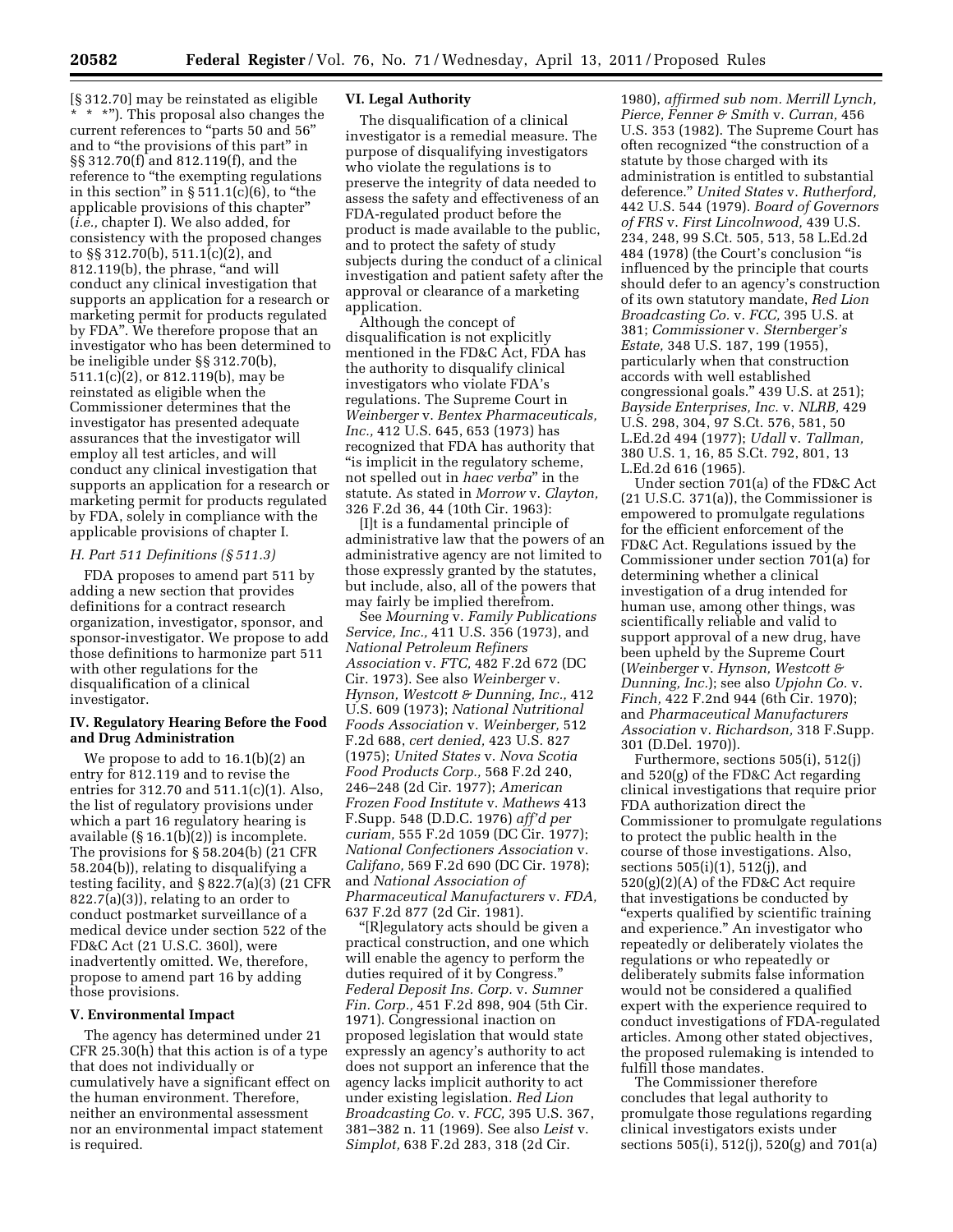of the FD&C Act, as essential to protection of the public health and safety and to enforcement of the agency's responsibilities under sections 409, 502, 503, 505, 506, 510, 512, 513, 514, 515, 518, 519, 520 and 801 of the FD&C Act (21 U.S.C. 348, 352, 353, 355, 356, 360, 360b, 360c, 360d, 360e, 360h, 360i, 360j and 381), as well as the responsibilities of FDA under section 351 of the Public Health Service Act (42 U.S.C. 262).

# **VII. Proposed Implementation Plan**

FDA proposes that any final rule that may issue based on this proposal become effective 30 days after the date of publication of the final rule in the **Federal Register**.

#### **VIII. Analysis of Impacts**

FDA has examined the impacts of the proposed rule under Executive Order 12866 and the Regulatory Flexibility Act (5 U.S.C. 601–612), and the Unfunded Mandates Reform Act of 1995 (Pub. L. 104–4). Executive Order 12866 directs agencies to assess all costs and benefits of available regulatory alternatives and, when regulation is necessary, to select regulatory approaches that maximize net benefits (including potential economic, environmental, public health and safety, and other advantages; distributive impacts; and equity). The Agency believes that this proposed rule is not a significant regulatory action as defined by the Executive order.

The Regulatory Flexibility Act requires agencies to analyze regulatory options that would minimize any significant impact of a rule on small entities. Because this proposed rule does not impose new requirements on any entity and therefore has no associated compliance costs, the Agency proposes to certify that the final rule will not have a significant economic impact on a substantial number of small entities.

Section 202(a) of the Unfunded Mandates Reform Act of 1995 requires that agencies prepare a written statement, which includes an assessment of anticipated costs and benefits, before proposing "any rule that includes any Federal mandate that may result in the expenditure by State, local, and Tribal governments, in the aggregate, or by the private sector, of \$100,000,000 or more (adjusted annually for inflation) in any one year.'' The current threshold after adjustment for inflation is \$135 million, using the most current (2009) Implicit Price Deflator for the Gross Domestic Product. FDA does not expect this proposed rule to result in any 1-year expenditure that would meet or exceed this amount.

## *A. Objective*

The objective of the proposed rule is to strengthen the process for ensuring the reliability and integrity of the clinical trial data supporting FDA decision-making on product applications and to help ensure the adequate protection of research subjects participating in FDA-regulated clinical investigations. Specifically, this rule would expand the scope of FDA's disqualification actions so that a disqualified clinical investigator is ineligible to receive any FDA-regulated test article. That is, an investigator determined to be ineligible to receive test articles under parts 312, 511 or 812, will be ineligible to conduct any clinical investigation that supports an application for a research or marketing permit for products regulated by FDA, including drugs, biologics, devices, new animal drugs, foods, including dietary supplements, that bear a nutrient content claim or a health claim, infant formulas, food and color additives, and tobacco products. This action would help reduce the risk to human subjects who participate in FDA-regulated clinical investigations by explicitly extending a disqualified investigator's ineligibility to receive any FDAregulated test article. In addition, the proposed rulemaking would establish uniform language across the several existing regulations that address investigator disqualification.

#### *B. Background*

In 2009, the GAO conducted a study of FDA's oversight of clinical investigators who conduct research involving new drugs, biologics and medical devices, "Oversight of Clinical Investigators—Action Needed To Improve Timeliness and Enhance Scope of FDA's Debarment and Disqualification Processes for Medical Product Investigators'' (Ref 1.). Among its findings, the GAO recommended that FDA amend its regulations to ensure that those clinical investigators who have engaged in misconduct sufficient to warrant disqualification for one type of investigational medical product are not able to serve as clinical investigators for other types of medical products.

Currently, FDA regulations provide authority to disqualify researchers conducting clinical investigations of medical products when FDA determines that the investigators have not followed the rules intended to protect study subjects, or who have submitted false information. The actions to disqualify clinical investigators are initiated because FDA has evidence that the clinical investigator repeatedly or

deliberately violated FDA's regulations governing the proper conduct of clinical investigations. However, the regulatory language may allow a disqualified investigator to participate in clinical investigations as long as the investigational products studied are different from the product involved in the disqualification.

## *C. Baseline*

To develop a baseline of the disqualification actions that would be affected by this proposed rule, FDA's Office of Good Clinical Practice reviewed all FDA disqualification actions over a 10-year period, 1998– 2007. This time-period was selected to provide a data set large enough to analyze and to allow sufficient elapsed time from initiation to final action to characterize completed actions. Over this 10-year period, FDA has initiated a total of about 60 disqualification actions, or an average of 6 per year. Of those 60 disqualification actions, 5 percent of the investigators were not disqualified. Approximately 75 percent of clinical investigators entered into a consent agreement or a restricted agreement that restricts their ability to investigate other FDA-regulated products, *i.e.,* products different from the one in the study (or studies) that led to disqualification. A small number of clinical investigators, about 20 percent of the disqualification actions, were ultimately disqualified following a Commissioner's decision. In those matters, FDA does not have regulatory authority to prohibit those investigators, who are disqualified by a Commissioner's decision, from conducting investigations involving other FDA-regulated articles. We have little, if any, evidence that any of the investigators to date who have been disqualified via a Commissioner's decision have conducted investigations with other types of FDA-regulated test articles. Nonetheless, the agency agrees with GAO's recommendation that FDA have in place uniform and enforceable regulatory requirements to prevent clinical investigations in other product areas by disqualified clinical investigators.

## *D. Costs of the Proposed Rule*

We estimate that there may be an average of about 1 or 2 matters per year of clinical investigators who are ultimately disqualified via a Commissioner's decision. Because the majority of disqualification actions are concluded by consent agreements that specifically preclude the investigator from investigating other FDA-regulated articles and current practices already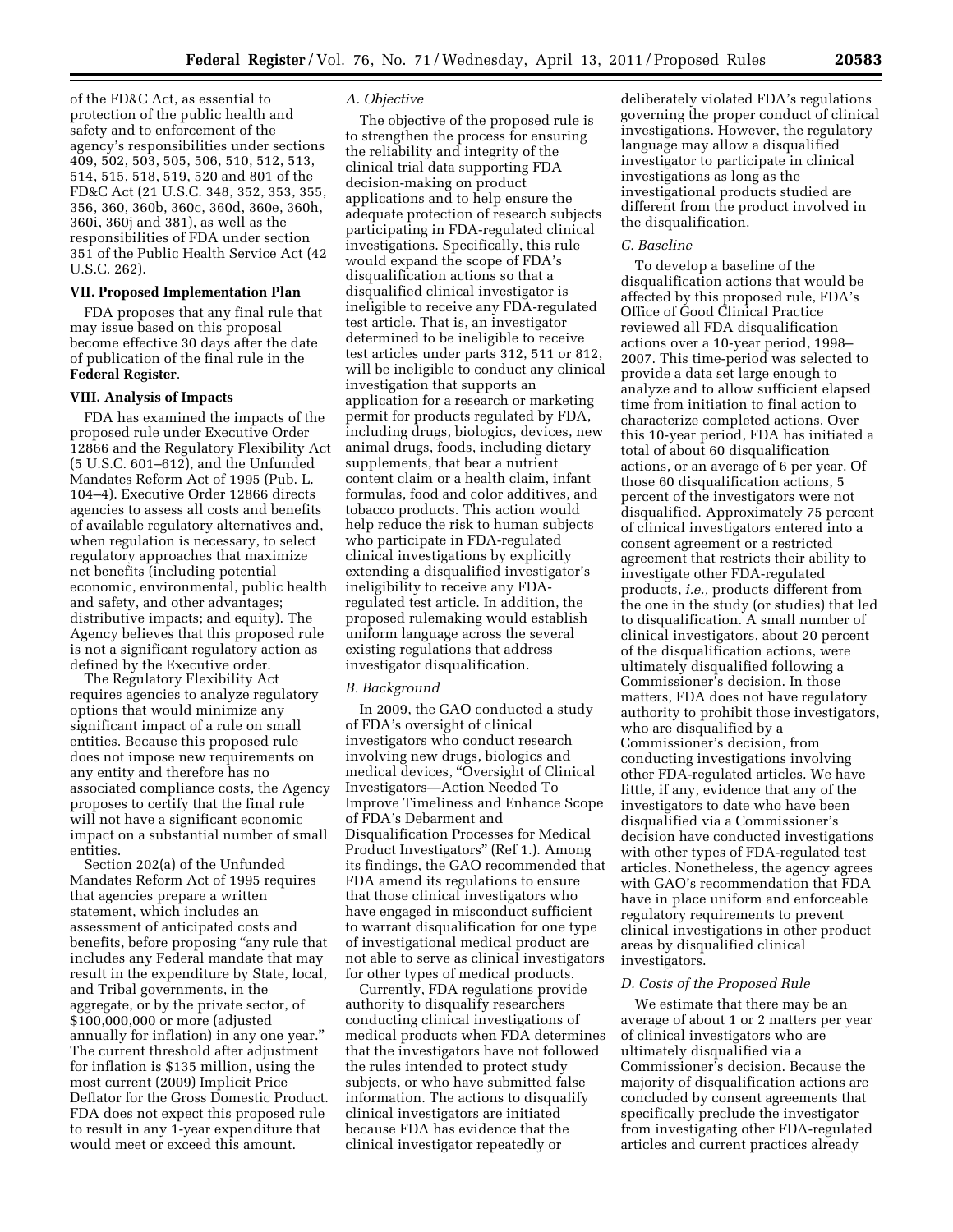reduce the risk of such occurrences, we do not expect that this proposed rule would impose additional costs. Past disqualification actions show little, if any, evidence that an investigator disqualified from receiving one type of test article later conducted a clinical investigation studying a different type of test article. Nonetheless, based in part on GAO recommendations, we find that explicit regulatory language is needed to ensure that a disqualified investigator cannot conduct a clinical investigation with any FDA-regulated test article.

FDA would realize cost savings if there are future disqualification matters involving clinical investigators who are already disqualified and then conduct additional research in another FDAregulated product area. There would be no need to bring a second action because the first disqualification would prohibit research by the disqualified investigator with any test article. We cannot estimate the amount of savings, but the legal costs avoided would be considerable for each additional product area.

# *E. Benefit*

The proposed rule would help ensure that disqualified investigators cannot receive any FDA-regulated article, *i.e.,*  disqualified investigators will be ineligible to conduct any clinical investigation that supports an application for a research or marketing permit for products regulated by FDA, including drugs, biologics, devices, new animal drugs, foods, including dietary supplements, that bear a nutrient content claim or a health claim, infant formulas, food and color additives, and tobacco products. Explicitly expanding a disqualified investigator's ineligibility to receive any FDA-regulated test article would help to reduce the risk of additional violations in other FDAregulated investigations and would help to ensure the integrity of clinical trial data. This action would help reduce the risk to human subjects who participate in FDA-regulated investigations. This proposed rule may also lead to improved public confidence in the clinical data supporting FDA decisions.

# *F. Alternatives*

This proposed rule constitutes a minor change to existing regulations to ensure that FDA has the clear regulatory authority it needs to protect human subjects from exposure to research conducted by disqualified clinical investigators. We considered not expanding the scope of FDA's disqualification actions to include the ineligibility of a disqualified clinical investigator to receive any FDA-

regulated test article. However, this would not meet the objective of helping to ensure the adequate protection of human subjects in clinical investigations or helping to ensure the reliability and integrity of the clinical trial data supporting FDA decisionmaking on product applications. There are no other viable alternatives.

# *G. Small Business Impact*

The clinical research community, including clinical investigators, is composed of many large and small business entities. Clinical investigators may be associated with government and academic research institutions, contract research organizations, site-management organizations, or independent researchers. Investigational product research is often sponsored by FDAregulated firms that seek to bring a new product to market.

The proposed rule is not expected to have a significant economic impact on a substantial number of small entities as previously discussed in this document. As stated above in this section of this document, we do not expect that the proposed rule would impose additional new costs. This proposed rule is expected to affect an average of about 1 to 2 clinical investigators per year. Affected investigators are disqualified because FDA has evidence that the clinical investigator repeatedly or deliberately violated FDA's regulations governing the proper conduct of clinical investigations. FDA is not imposing any additional requirements for the conduct of clinical investigations used to support marketing applications. It is clarifying its regulatory authority over disqualified investigators. Under this proposed rule a disqualified investigator would explicitly be ineligible to conduct any studies of FDA-regulated articles. We have little, if any, evidence that a disqualified investigator has conducted a clinical investigation studying a different type of test article.

For the reasons stated above, we propose to certify that this proposed rule would not have a significant economic impact on a substantial number of small entities.

#### **IX. Paperwork Reduction Act of 1995**

This proposed rule contains no new collections of information. Therefore, clearance by the Office of Management and Budget under the Paperwork Reduction Act of 1995 is not required.

The information collection in § 312.70 pertaining to the disqualification of a clinical investigator and an investigator's opportunity to respond to FDA is approved under the investigational new drug regulations,

OMB control number 0910–0014; expiration date August 31, 2011.6 The notification of IRB(s) in proposed § 312.70 is approved under OMB control number 0910–0130—Protection of Human Subjects; Recordkeeping Requirements for Institutional Review Boards (IRBs); expiration date December 31, 2010 (renewal pending at OMB).7 The information collection in § 511.1(c) pertaining to the disqualification of a clinical investigator and an investigator's opportunity to respond to FDA is approved under the new animal drugs for investigational use regulations OMB control number 0910–0117; expiration date August 31, 2011.8 The information collection in § 812.119 pertaining to the disqualification of a clinical investigator and an investigator's opportunity to respond to FDA is approved under the investigational device exemptions reports and records in part 812, OMB control number 0910–0078; expiration date February 28, 2013.9 In addition, INDs and new drug applications are approved under OMB control number 0910–0416; animal drug applications, 21 CFR part 514 are approved under OMB control number 0910–0032; premarket notification submissions, 510(k), subpart E are approved under OMB control number 0910–0120; and premarket approvals of medical devices, part 814, are approved under OMB control number 0910–0231.

# **X. Federalism**

FDA has analyzed this proposed rule in accordance with the principles set forth in Executive Order 13132. FDA has determined that the proposed rule, if finalized, would not contain policies that would have substantial direct effects on the States, on the relationship between the National Government and the States, or on the distribution of power and responsibilities among the various levels of government. Accordingly, the Agency tentatively concludes that the proposed rule does not contain policies that have federalism implications as defined in the Executive order and, consequently, a federalism summary impact statement is not required.

- 7See *[http://www.reginfo.gov/public/do/](http://www.reginfo.gov/public/do/PRAViewICR?ref_nbr=200711-0910-003) PRAViewICR?ref*\_*[nbr=200711-0910-003](http://www.reginfo.gov/public/do/PRAViewICR?ref_nbr=200711-0910-003)* (accessed on February 4, 2011).
- 8See *[http://www.reginfo.gov/public/do/](http://www.reginfo.gov/public/do/PRAViewICR?ref_nbr=200806-0910-005) PRAViewICR?ref*\_*[nbr=200806-0910-005](http://www.reginfo.gov/public/do/PRAViewICR?ref_nbr=200806-0910-005)* (accessed on February 4, 2011).

9See *[http://www.reginfo.gov/public/do/](http://www.reginfo.gov/public/do/PRAViewICR?ref_nbr=201001-0910-010) PRAViewICR?ref*\_*[nbr=201001-0910-010](http://www.reginfo.gov/public/do/PRAViewICR?ref_nbr=201001-0910-010)* (accessed on February 4,  $2011$ ).

<sup>6</sup>See *[http://www.reginfo.gov/public/do/](http://www.reginfo.gov/public/do/PRAViewICR?ref_nbr=200905-0910-005) PRAViewICR?ref*\_*[nbr=200905-0910-005](http://www.reginfo.gov/public/do/PRAViewICR?ref_nbr=200905-0910-005)* (accessed on February 4, 2011).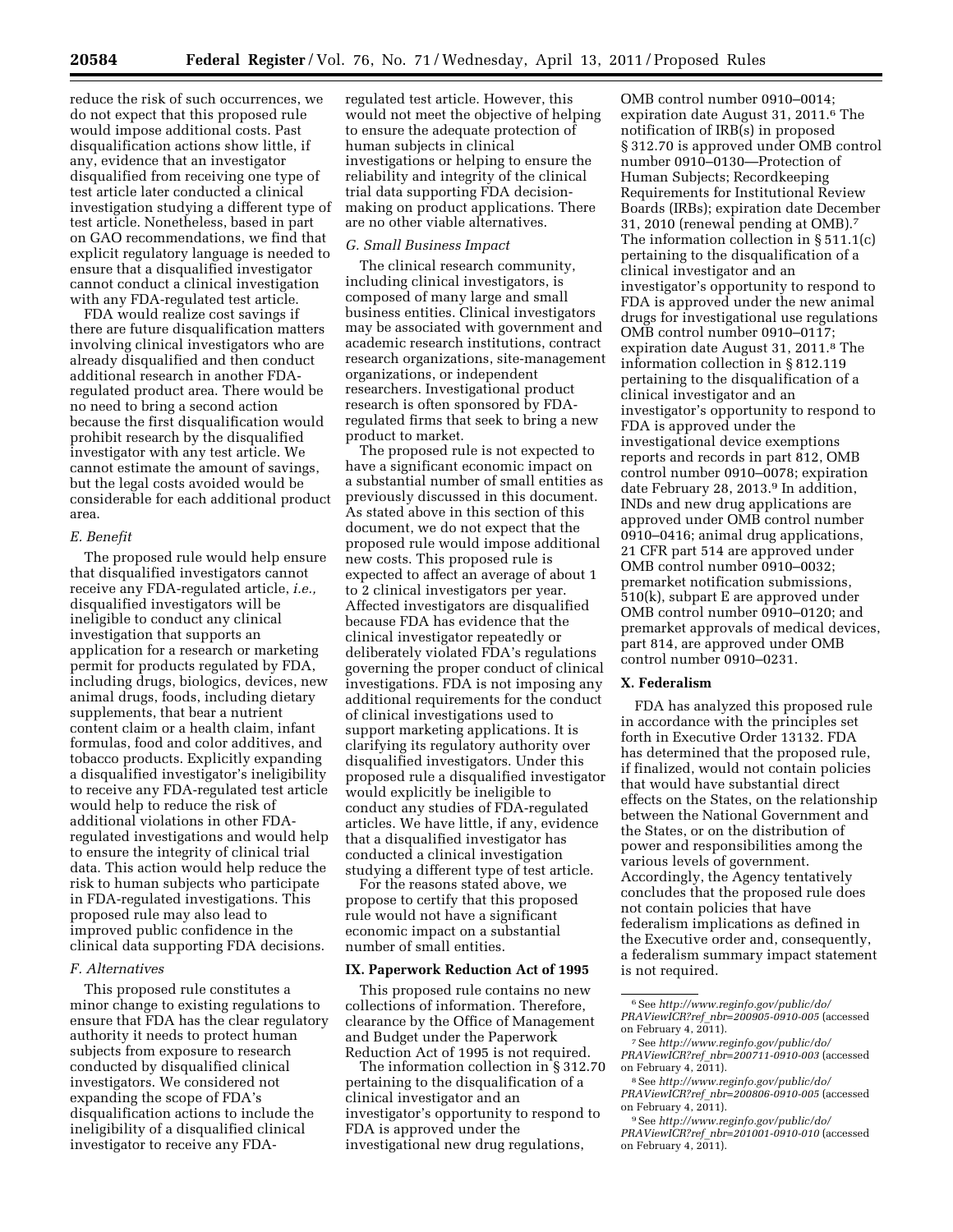### **XI. Request for Comments**

Interested persons may submit to the Division of Dockets Management (see **ADDRESSES**) either electronic or written comments regarding this document. It is only necessary to send one set of comments. It is no longer necessary to send two copies of mailed comments. Identify comments with the docket number found in brackets in the heading of this document. Received comments may be seen in the Division of Dockets Management between 9 a.m. and 4 p.m., Monday through Friday.

## **XII. References**

The following reference has been placed on display in the Division of Dockets Management, Food and Drug Administration, 5630 Fishers Lane, rm. 1061, Rockville, MD 20857 and may be seen by interested persons between 9 a.m. and 4 p.m., Monday through Friday. We have verified the Web site address, but we are not responsible for any subsequent changes to the Web site after this document publishes in the **Federal Register**.

1. GAO Report to Congressional Requesters—Oversight of Clinical Investigators, Action Needed to Improve Timeliness and Enhance Scope of FDA's Debarment and Disqualification Processes for Medical Product Investigators; GAO–09–807. See *[http://](http://www.gao.gov/new.items/d09807.pdf) [www.gao.gov/new.items/d09807.pdf](http://www.gao.gov/new.items/d09807.pdf)*  (accessed on February 4, 2011).

# **List of Subjects**

# *21 CFR Part 16*

Administrative practice and procedure.

## *21 CFR Part 312*

Drugs, Exports, Imports, Investigations, Labeling, Medical research, Reporting and recordkeeping requirements, Safety.

# *21 CFR Part 511*

Animal drugs, Medical research, Reporting and recordkeeping requirements.

## *21 CFR Part 812*

Health records, Medical devices, Medical research, Reporting and recordkeeping requirements.

Therefore, under the Federal Food, Drug, and Cosmetic Act and under authority delegated to the Commissioner of Food and Drugs, it is proposed that 21 CFR parts 16, 312, 511, and 812 be amended as follows:

## **PART 16—REGULATORY HEARING BEFORE THE FOOD AND DRUG ADMINISTRATION**

1. The authority citation for 21 CFR part 16 continues to read as follows:

**Authority:** 15 U.S.C. 1451–1461; 21 U.S.C. 141–149, 321–394, 467f, 679, 821, 1034; 28 U.S.C. 2112; 42 U.S.C. 201–262, 263b, 364.

2. Section 16.1 is amended in paragraph (b)(2) by adding in numerical sequence entries for "§ 58.204(b)", ''§ 812.119'', and ''§ 822.7(a)(3)'' and by revising the entries for ''§ 312.70'' and " $\S 511.1(c)(1)$ " to read as follows:

# **§ 16.1 Scope.**

\* \* \* \* \*

\* \* \* \* \*

- (b) \* \* \*
- $(2) * * * *$

§ 58.204(b), relating to disqualifying a testing facility.

\* \* \* \* \* § 312.70, relating to whether an investigator is eligible to receive test articles under part 312 of this chapter and eligible to conduct any clinical investigation that supports an application for a research or marketing permit for products regulated by FDA, including drugs, biologics, devices, new animal drugs, foods, including dietary supplements, that bear a nutrient content claim or a health claim, infant formulas, food and color additives, and tobacco products.

§ 511.1(c)(1), relating to whether an investigator is eligible to receive test articles under part 511 of this chapter and eligible to conduct any clinical investigation that supports an application for a research or marketing permit for products regulated by FDA including drugs, biologics, devices, new animal drugs, foods, including dietary supplements, that bear a nutrient content claim or a health claim, infant formulas, food and color additives, and tobacco products.

\* \* \* \* \* § 812.119, relating to whether an investigator is eligible to receive test articles under part 812 of this chapter and eligible to conduct any clinical investigation that supports an application for a research or marketing permit for products regulated by FDA including drugs, biologics, devices, new animal drugs, foods, including dietary supplements, that bear a nutrient content claim or a health claim, infant formulas, food and color additives, and tobacco products.

\* \* \* \* \*

§ 822.7(a)(3), relating to an order to conduct postmarket surveillance of a

medical device under section 522 of the act.

\* \* \* \* \*

# **PART 312—INVESTIGATIONAL NEW DRUG APPLICATION**

3. The authority citation for 21 CFR part 312 continues to read as follows:

**Authority:** 21 U.S.C. 321, 331, 351, 352, 353, 355, 360bbb, 371; 42 U.S.C. 262.

4. Section 312.70 is revised to read as follows:

### **§ 312.70 Disqualification of a clinical investigator.**

(a) If FDA has information indicating that an investigator (including a sponsor-investigator) has repeatedly or deliberately failed to comply with the requirements of this part, part 50 of this chapter, or part 56 of this chapter, or has repeatedly or deliberately submitted to FDA or to the sponsor false information in any required report, the Center for Drug Evaluation and Research or the Center for Biologics Evaluation and Research will furnish the investigator written notice of the matter complained of and offer the investigator an opportunity to explain the matter in writing, or, at the option of the investigator, in an informal conference. If an explanation is offered and accepted by the applicable Center, the Center will discontinue pursuit of the disqualification proceeding. If an explanation is offered but not accepted by the applicable Center, the investigator will be given an opportunity for a regulatory hearing under part 16 of this chapter on the question of whether the investigator is eligible to receive test articles under this part and eligible to conduct any clinical investigation that supports an application for a research or marketing permit for products regulated by FDA.

(b) After evaluating all available information, including any explanation presented by the investigator, if the Commissioner determines that the investigator has repeatedly or deliberately failed to comply with the requirements of this part, part 50 of this chapter, or part 56 of this chapter, or has repeatedly or deliberately submitted to FDA or to the sponsor false information in any required report, the Commissioner will notify the investigator, the sponsor of any investigation in which the investigator has been named as a participant, and the reviewing institutional review board (IRB(s)) that the investigator is not eligible to receive test articles under this part. The notification to the investigator, sponsor, and IRB(s) will provide a statement of the basis for such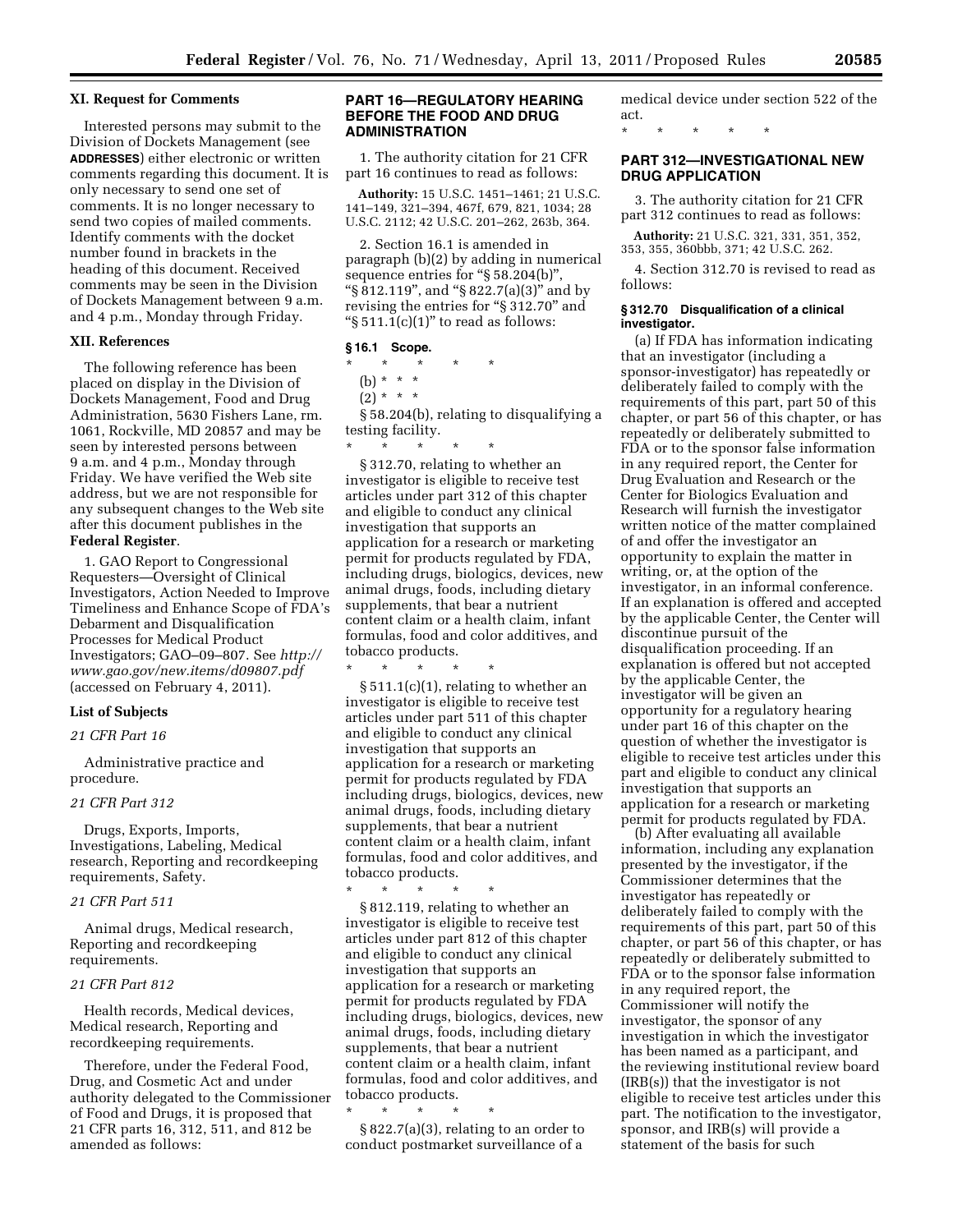determination. The notification also will investigator has presented adequate explain that an investigator determined to be ineligible to receive test articles under this part will be ineligible to conduct any clinical investigation that supports an application for a research or marketing permit for products regulated by FDA, including drugs, biologics, devices, new animal drugs, foods, including dietary supplements, that bear a nutrient content claim or a health claim, infant formulas, food and color additives, and tobacco products.

(c) Each application or submission to FDA under the provisions of this chapter and containing data reported by an investigator who has been determined to be ineligible to receive FDA-regulated test articles will be examined to determine whether the investigator has submitted unreliable data that are essential to the continuation of any investigation or essential to the approval of any marketing application, or essential to the continued marketing of an FDAregulated product.

(d) If the Commissioner determines, after the unreliable data submitted by the investigator are eliminated from consideration, that the data remaining are inadequate to support a conclusion that it is reasonably safe to continue the investigation, the Commissioner will notify the sponsor who shall have an opportunity for a regulatory hearing under part 16 of this chapter. If a danger to the public health exists, however, the Commissioner shall terminate the IND immediately and notify the sponsor and the reviewing IRB(s) of the termination. In such case, the sponsor shall have an opportunity for a regulatory hearing before FDA under part 16 of this chapter on the question of whether the IND should be reinstated. The determination that an investigation may not be considered in support of a research or marketing application or a notification or petition submission does not, however, relieve the sponsor of any obligation under any other applicable regulation to submit to FDA the results of the investigation.

(e) If the Commissioner determines, after the unreliable data submitted by the investigator are eliminated from consideration, that the continued approval of the product for which the data were submitted cannot be justified, the Commissioner will proceed to withdraw approval of the product in accordance with the applicable provisions of the relevant statutes.

(f) An investigator who has been determined to be ineligible under paragraph (b) of this section may be reinstated as eligible when the Commissioner determines that the

assurances that the investigator will employ all test articles, and will conduct any clinical investigation that supports an application for a research or marketing permit for products regulated by FDA, solely in compliance with the applicable provisions of this chapter.

# **PART 511—NEW ANIMAL DRUGS FOR INVESTIGATIONAL USE**

5. The authority citation for 21 CFR part 511 continues to read as follows:

**Authority:** 21 U.S.C. 321, 351, 352, 353, 360b, 371.

6. Section 511.1 is amended by revising paragraph (c) to read as follows:

#### **§ 511.1 New animal drugs for investigational use exempt from section 512(a) of the act.**

\* \* \* \* \* (c) *Disqualification of a clinical investigator.* (1) If FDA has information indicating that an investigator (including a sponsor-investigator) has repeatedly or deliberately failed to comply with the conditions of these exempting regulations or has repeatedly or deliberately submitted to FDA or to the sponsor false information in any required report, the Center for Veterinary Medicine will furnish the investigator written notice of the matter complained of and offer the investigator an opportunity to explain the matter in writing, or, at the option of the investigator, in an informal conference. If an explanation is offered and accepted by the Center for Veterinary Medicine, the Center will discontinue pursuit of the disqualification proceeding. If an explanation is offered but not accepted by the Center for Veterinary Medicine, the investigator will be given an opportunity for a regulatory hearing under part 16 of this chapter on the question of whether the investigator is eligible to receive test articles under this part and eligible to conduct any clinical investigation that supports an application for a research or marketing permit for products regulated by FDA.

(2) After evaluating all available information, including any explanation presented by the investigator, if the Commissioner determines that the investigator has repeatedly or deliberately failed to comply with the conditions of the exempting regulations in this subchapter, or has repeatedly or deliberately submitted to FDA or to the sponsor false information in any required report, the Commissioner will notify the investigator and the sponsor of any investigation in which the investigator has been named as a participant that the investigator is not

eligible to receive test articles under this part. The notification to the investigator and sponsor will provide a statement of the basis for such determination. The notification also will explain that an investigator determined to be ineligible to receive test articles under this part will be ineligible to conduct any clinical investigation that supports an application for a research or marketing permit for products regulated by FDA, including drugs, biologics, devices, new animal drugs, foods, including dietary supplements, that bear a nutrient content claim or a health claim, infant formulas, food and color additives, and tobacco products.

(3) Each application or submission to FDA under the provisions of this chapter and containing data reported by an investigator who has been determined to be ineligible to receive FDA-regulated test articles will be examined to determine whether the investigator has submitted unreliable data that are essential to the continuation of any investigation or essential to the approval of any marketing application, or essential to the continued marketing of an FDAregulated product.

(4) If the Commissioner determines, after the unreliable data submitted by the investigator are eliminated from consideration, that the data remaining are inadequate to support a conclusion that it is reasonably safe to continue the investigation, the Commissioner will notify the sponsor who shall have an opportunity for a regulatory hearing under part 16 of this chapter. If a danger to the public health exists, however, the Commissioner shall terminate the exemption immediately and notify the sponsor of the termination. In such case, the sponsor shall have an opportunity for a regulatory hearing before FDA under part 16 of this chapter on the question of whether the exemption should be reinstated. The determination that an investigation may not be considered in support of a research or marketing application or a notification or petition submission does not, however, relieve the sponsor of any obligation under any other applicable regulation to submit to FDA the results of the investigation.

(5) If the Commissioner determines, after the unreliable data submitted by the investigator are eliminated from consideration, that the continued approval of the product for which the data were submitted cannot be justified, the Commissioner will proceed to withdraw approval of the product in accordance with the applicable provisions of the relevant statutes.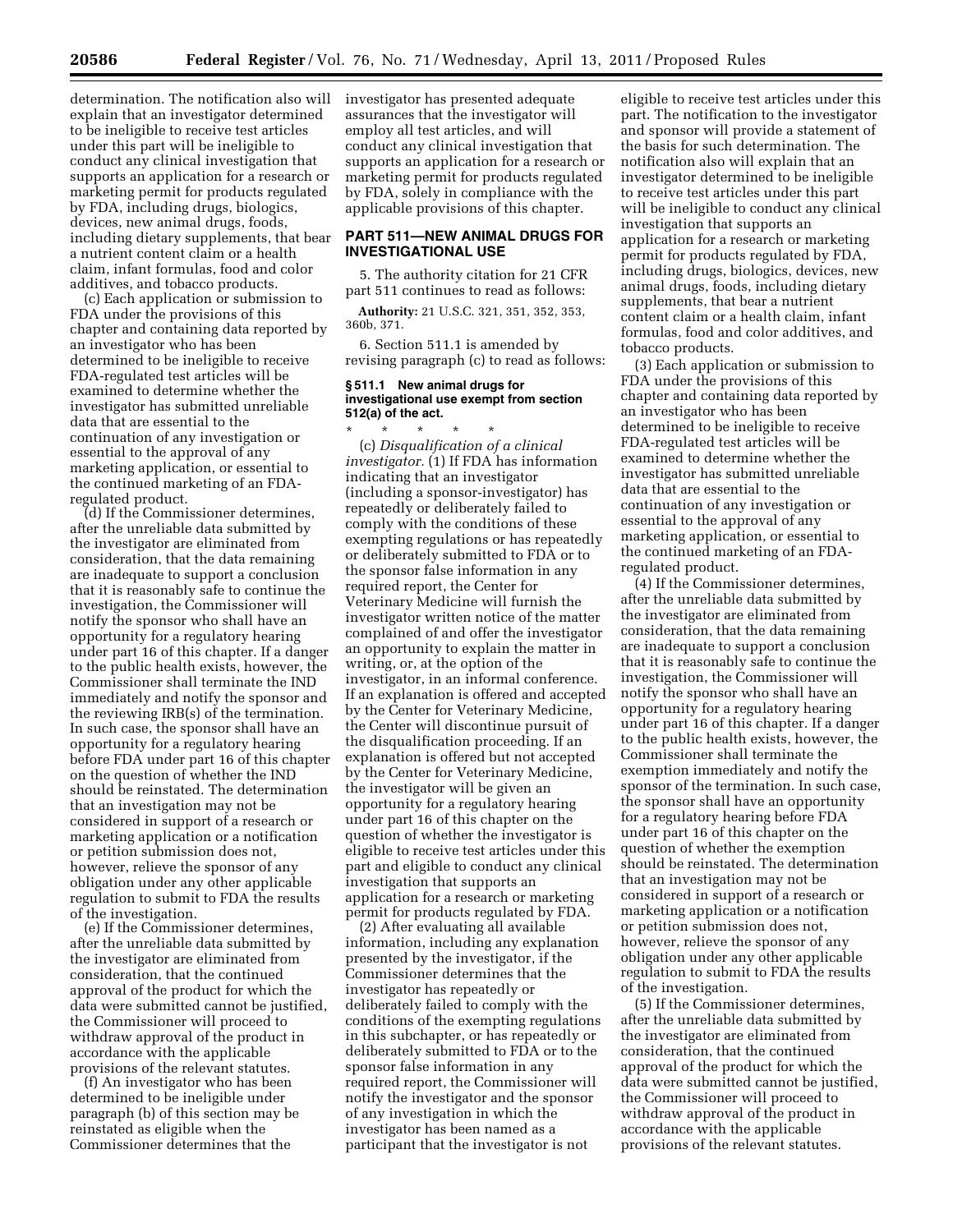(6) An investigator who has been determined to be ineligible under paragraph (c)(2) of this section may be reinstated as eligible when the Commissioner determines that the investigator has presented adequate assurances that the investigator will employ all test articles, and will conduct any clinical investigation that supports an application for a research or marketing permit for products regulated by FDA, solely in compliance with the applicable provisions of this chapter.

\* \* \* \* \* 7. Part 511 is amended by adding § 511.3 to read as follows:

#### **§ 511.3 Definitions.**

As used in this part:

*Contract research organization* means a person that assumes, as an independent contractor with the sponsor, one or more of the obligations of a sponsor, *e.g.,* design of a protocol, selection or monitoring of investigations, evaluation of reports, and preparation of materials to be submitted to FDA.

*Investigator* means an individual who actually conducts a clinical investigation (*i.e.,* under whose immediate direction the drug is administered or dispensed to a subject). In the event an investigation is conducted by a team of individuals, the investigator is the responsible leader of the team. "Subinvestigator" includes any other individual member of that team.

*Sponsor* means a person who takes responsibility for and initiates a clinical investigation. The sponsor may be an individual or pharmaceutical company, governmental agency, academic institution, private organization, or other organization. The sponsor does not actually conduct the investigation unless the sponsor is a sponsorinvestigator. A person other than an individual that uses one or more of its own employees to conduct an investigation that it has initiated is a sponsor, not a sponsor-investigator, and the employees are investigators.

*Sponsor-investigator* means an individual who both initiates and conducts an investigation, and under whose immediate direction the investigational drug is administered or dispensed. The term does not include any person other than an individual. The requirements applicable to a sponsor-investigator under this part include both those applicable to an investigator and a sponsor.

# **PART 812—INVESTIGATIONAL DEVICE EXEMPTIONS**

8. The authority citation for 21 CFR part 812 continues to read as follows:

**Authority:** 21 U.S.C. 331, 351, 352, 353, 355, 360, 360c–360f, 360h–360j, 371, 372, 374, 379e, 381, 382, 383; 42 U.S.C. 216, 241, 262, 263b–263n.

9. Section 812.119 is revised to read as follows:

## **§ 812.119 Disqualification of a clinical investigator.**

(a) If FDA has information indicating that an investigator (including a sponsor-investigator) has repeatedly or deliberately failed to comply with the requirements of this part, part 50 of this chapter, or part 56 of this chapter, or has repeatedly or deliberately submitted to FDA or to the sponsor false information in any required report, the Center for Devices and Radiological Health, the Center for Biologics Evaluation and Research, or the Center for Drug Evaluation and Research will furnish the investigator written notice of the matter complained of and offer the investigator an opportunity to explain the matter in writing, or, at the option of the investigator, in an informal conference. If an explanation is offered and accepted by the applicable Center, the Center will discontinue pursuit of the disqualification proceeding. If an explanation is offered but not accepted by the applicable Center, the investigator will be given an opportunity for a regulatory hearing under part 16 of this chapter on the question of whether the investigator is eligible to receive test articles under this part and eligible to conduct any clinical investigation that supports an application for a research or marketing permit for products regulated by FDA.

(b) After evaluating all available information, including any explanation presented by the investigator, if the Commissioner determines that the investigator has repeatedly or deliberately failed to comply with the requirements of this part, part 50 of this chapter, or part 56 of this chapter, or has repeatedly or deliberately submitted to FDA or to the sponsor false information in any required report, the Commissioner will notify the investigator, the sponsor of any investigation in which the investigator has been named as a participant, and the reviewing IRB(s) that the investigator is not eligible to receive test articles under this part. The notification to the investigator, sponsor, and IRB(s) will provide a statement of the basis for such determination. The notification also will explain that an investigator

determined to be ineligible to receive test articles under this part will be ineligible to conduct any clinical investigation that supports an application for a research or marketing permit for products regulated by FDA, including drugs, biologics, devices, new animal drugs, foods, including dietary supplements, that bear a nutrient content claim or a health claim, infant formulas, food and color additives, and tobacco products.

(c) Each application or submission to FDA under the provisions of this chapter and containing data reported by an investigator who has been determined to be ineligible to receive FDA-regulated test articles will be examined to determine whether the investigator has submitted unreliable data that are essential to the continuation of any investigation or essential to the clearance or approval of any marketing application, or essential to the continued marketing of an FDAregulated product.

(d) If the Commissioner determines, after the unreliable data submitted by the investigator are eliminated from consideration, that the data remaining are inadequate to support a conclusion that it is reasonably safe to continue the investigation, the Commissioner will notify the sponsor who shall have an opportunity for a regulatory hearing under part 16 of this chapter. If a danger to the public health exists, however, the Commissioner shall terminate the IDE immediately and notify the sponsor and the reviewing IRB(s) of the termination. In such case, the sponsor shall have an opportunity for a regulatory hearing before FDA under part 16 of this chapter on the question of whether the IDE should be reinstated. The determination that an investigation may not be considered in support of a research or marketing application or a notification or petition submission does not, however, relieve the sponsor of any obligation under any other applicable regulation to submit to FDA the results of the investigation.

(e) If the Commissioner determines, after the unreliable data submitted by the investigator are eliminated from consideration, that the continued clearance or approval of the product for which the data were submitted cannot be justified, the Commissioner will proceed to rescind clearance or withdraw approval of the product in accordance with the applicable provisions of the relevant statutes.

(f) An investigator who has been determined to be ineligible under paragraph (b) of this section may be reinstated as eligible when the Commissioner determines that the